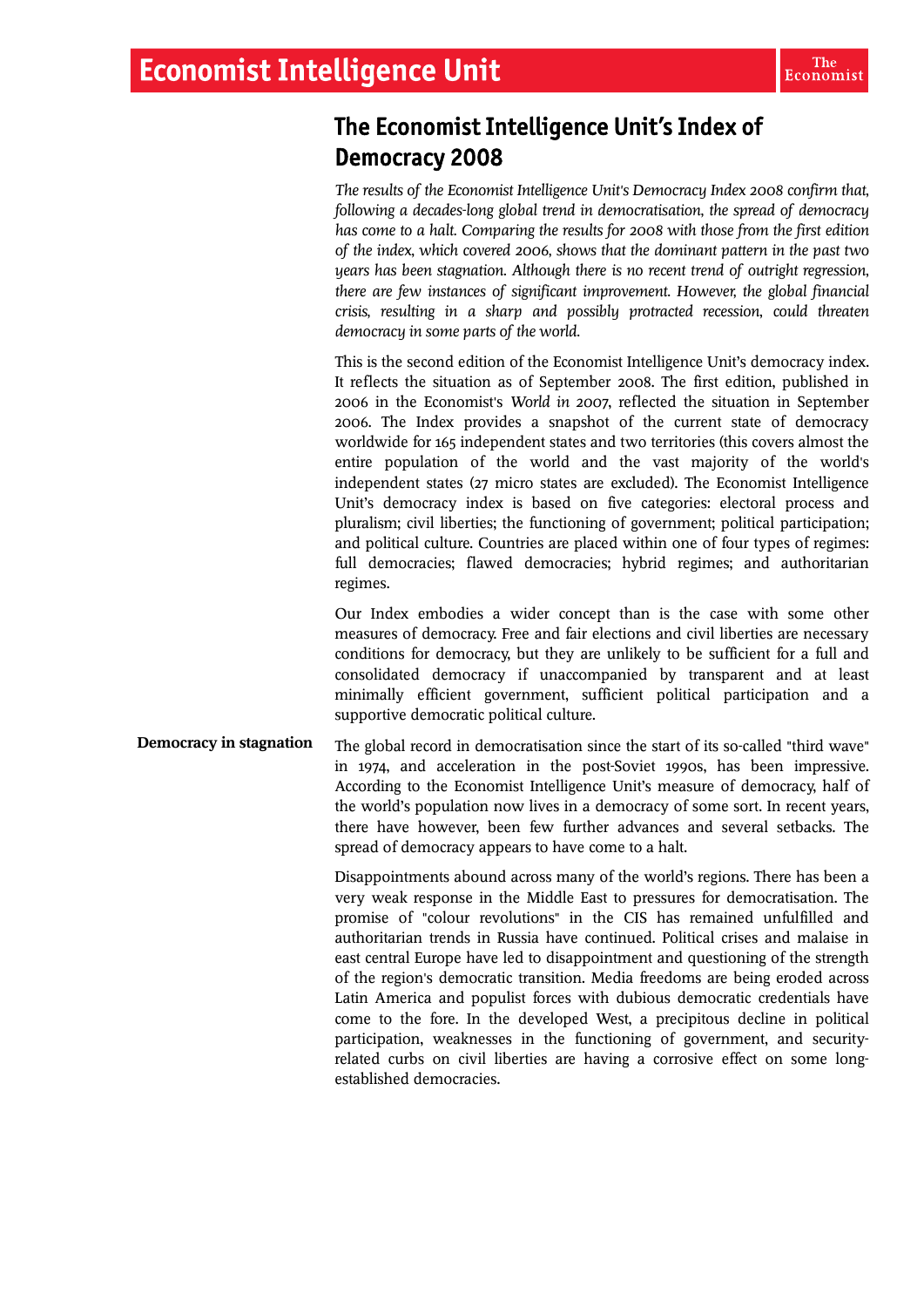The slowing of democratisation and rising disenchantment with the results of some political liberalisations appear to have a variety of causes. The pace of democratisation was bound to slow after "the easy cases"—eager-to-liberalise east central Europe after the fall of the Berlin Wall and African regimes susceptible to outside pressure for political change. "Hard cases" such as China and Middle East autocracies were always going to be a more difficult proposition. Autocrats have also learned how better to protect themselves; many of them preside over energy-rich states and have been strengthened by sustained high oil prices.

A key factor is the delegitimation of much of the democracy-promotion agenda, which has become associated with an internationally very unpopular US president and military intervention. A combination of double standards in foreign policy (autocrats can be good friends as well as foes) and growing infringements of civil liberties has reduced the effectiveness of Western governments' calls for democratisation.

Although almost half of the world's countries can be considered to be democracies, the number of "full democracies" is relatively low (only 30); 50 are rated as "flawed democracies". Of the remaining 87 states, 51 are authoritarian and 36 are considered to be "hybrid regimes". As could be expected, the developed OECD countries dominate among full democracies, although there are two Latin American, two central European and one African country, which suggest that the level of development is not a binding constraint. Only two Asian countries are represented: Japan and South Korea.

#### **Table 1**

|                         | Countries | % of countries | % of world<br>population |
|-------------------------|-----------|----------------|--------------------------|
| <b>Full democracies</b> | 30        | 18.0           | 14.4                     |
| Flawed democracies      | 50        | 29.9           | 35.5                     |
| Hybrid regimes          | 36        | 21.6           | 15.2                     |
| Authoritarian regimes   | 51        | 30.5           | 34.9                     |

#### **Democracy index 2008 by regime type**

"World" population refers to total population of the 167 countries that are covered. Since this excludes only micro states this is nearly equal to the entire actual estimated world population in 2008.

Source: Economist Intelligence Unit; CIA World Factbook

Half of the world's population lives in a democracy of some sort, although only some 14% reside in full democracies. Despite the advances in democracy in recent decades, more than one third the world's population still lives under authoritarian rule.

**Democracy and development** The relationship between the level of development (income per head) and democracy is not-clear cut. There is an apparent association; the simple correlation between our democracy index for 2008 and the logarithm of GDP per head (at PPP US\$) in 2007 is just under 0.6. This may look even surprisingly low—it implies that in a simple two-variable regression of the democracy index on income per head, just over one third of the inter-country variation in democracy is explained by income levels. If we also control for oil wealth (with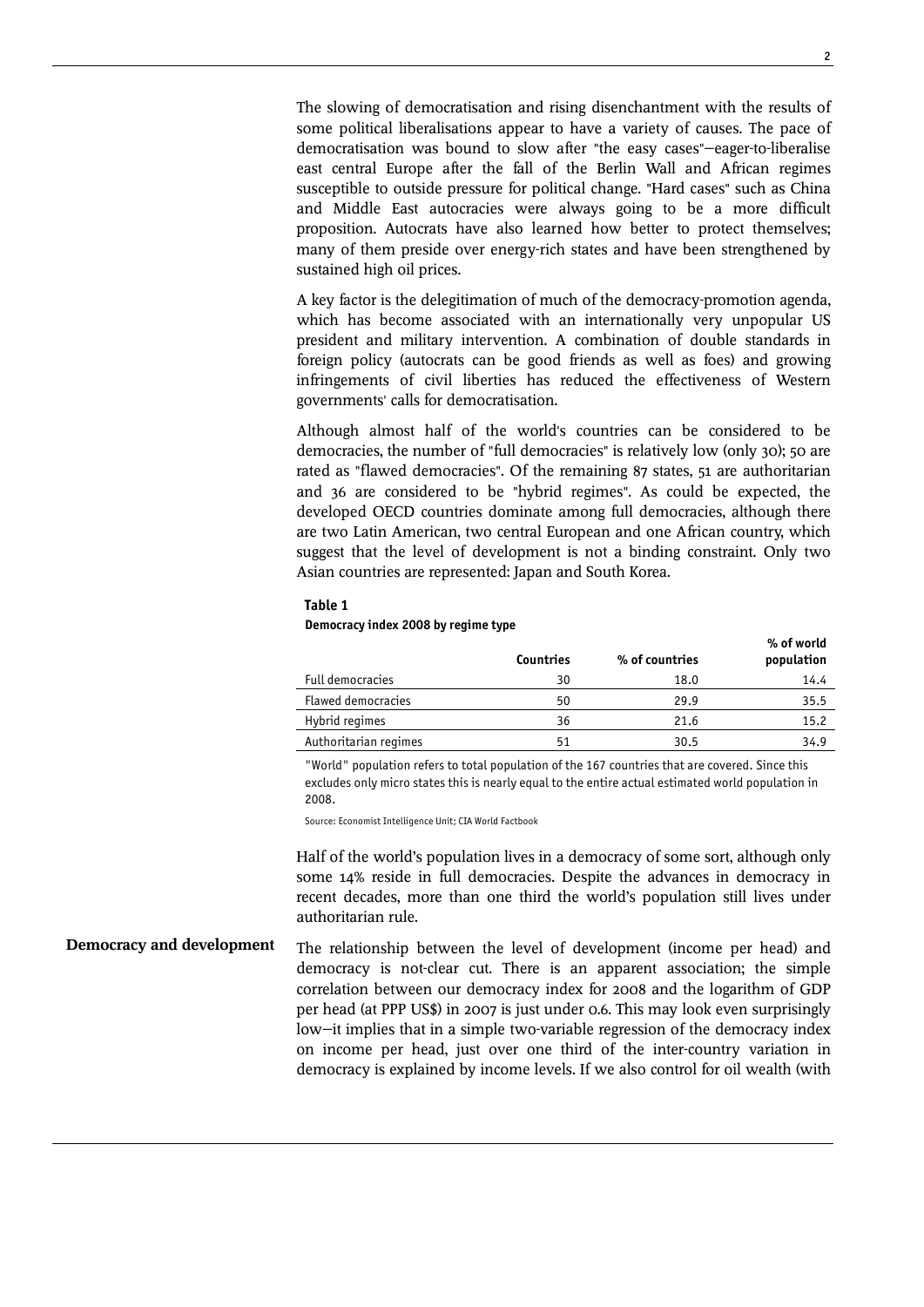a so-called dummy variable that takes a value of 1 for major oil exporting countries and 0 otherwise), the explanatory power of the regression rises sharply to just over 60% of the inter-country variation in the democracy index. Although this still leaves almost 40% of the variation unexplained, it illustrates the often-observed strong negative impact on democratic development of a reliance on oil wealth.

However, the direction of causality between democracy and income is also debateable. The standard modernisation hypothesis that economic development leads to, and/or is a necessary pre-condition for democracy, is no longer universally accepted. Instead it has been argued that the primary direction of causation runs from democracy to income (Rigobon and Rodrik 2005; Acemoglu et al 2005).

One advantage of our index compared to others is that it provides for considerable differentiation of scores, including among developed countries. The "near-perfect democracy" is Sweden, the country with the highest score. The other Nordic countries also have high ranks. By contrast, the US and UK are near the bottom of the full democracy category. In the US there has been a perceptible erosion in civil liberties related to the fight against terrorism. Longstanding problems in the functioning of government have also become more prominent. In the UK there has also been some erosion of civil liberties, but there the main feature is a decline in political participation that has been of shocking proportions. According our index, the UK political participation score is the lowest in the developed West and is reflected across all dimensions voting turnout, membership of political parties, willingness to engage in and attitudes to political activity.

These results seem to highlight the interesting hypothesis that large countries, other things equal, tend to be less democratic. But this appears to be the case only among the developed countries. It does not hold across the whole sample—there is no significant relationship between the value of the democracy index and size of population for the entire 167-country sample.

Looking at the regional distribution of regime types, flawed democracies are concentrated in Latin America and Eastern Europe, and to a lesser extent in Asia. Despite progress in Latin American democratisation in recent decades, many countries in the region remain fragile democracies. Levels of political participation are generally very low and democratic cultures are weak. There has also been significant backsliding in recent years in some areas such as media freedoms.

Much of eastern Europe illustrates the difference between formal and substantive democracy. The new EU members from the region have pretty much equal levels of political freedoms and civil liberties as the old developed EU, but lag significantly in political participation and political culture—a reflection of widespread anomie and weaknesses of democratic development. Only two countries from the region—the Czech Republic and Slovenia (just)—are in the full democracy category. Hybrid and authoritarian regimes dominate heavily in the countries of the former Soviet Union, as the momentum towards "colour revolutions" has petered out.

Most of the world's authoritarian regimes are to be found in the Middle East and Africa, although there is also a fair number in Asia. The dearth of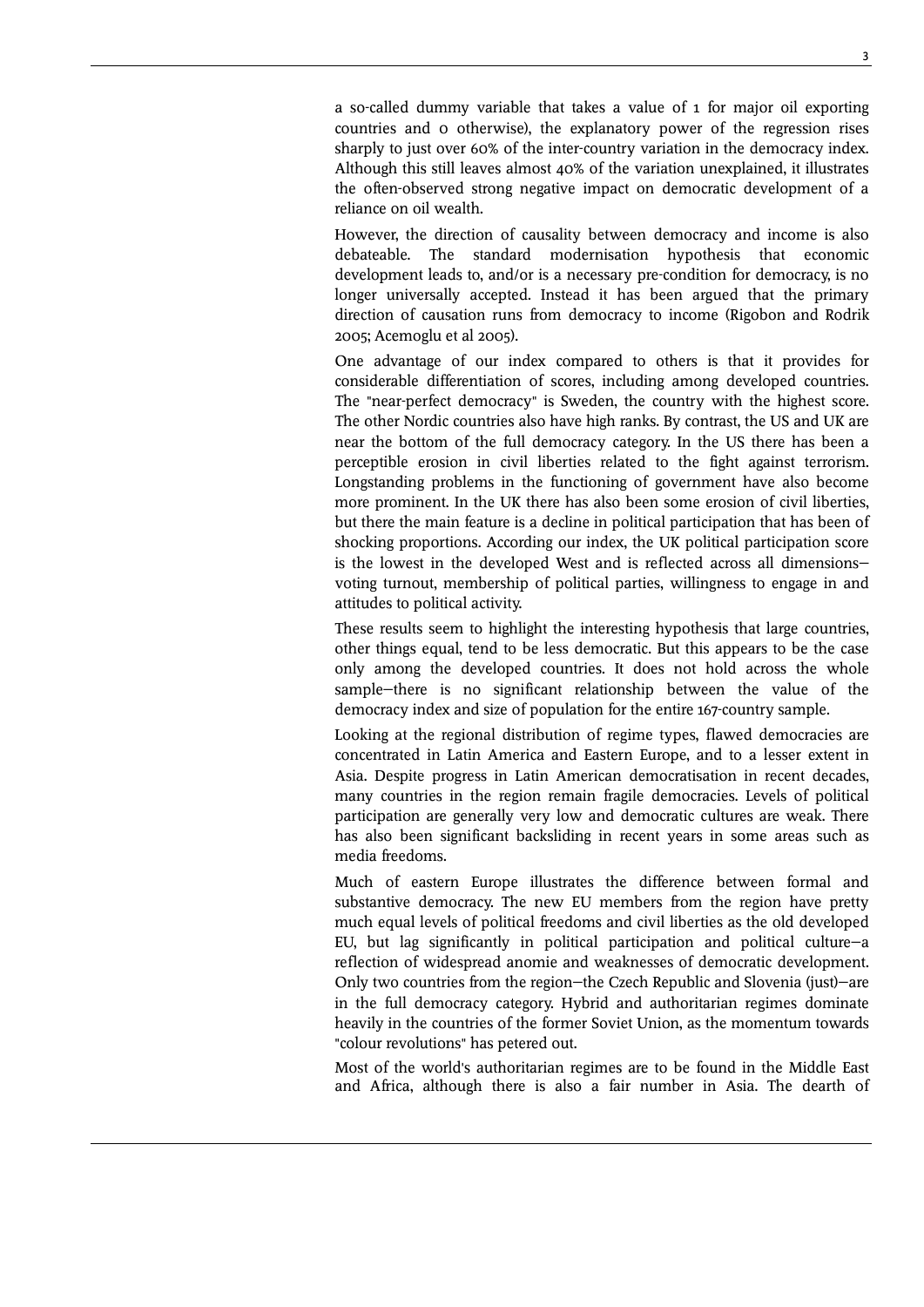democratic regimes in the Middle East and North Africa is a well-known phenomenon, with much debate about the causes. In the statistical relationship between democracy and income discussed above, a dummy variable for the Middle East and North Africa is negative and highly significant statistically even when oil wealth is controlled for in our 167-country sample—that is, Middle East and North Africa has much lower levels of democratisation than could be inferred on the basis of income levels. Similar variables for Asia and for Eastern Europe are also negative, although at much lower levels of statistical significance. For other regions—Sub-Saharan Africa, Western Europe and Latin America—average levels of democratic development correspond to what would be expected on the basis of average income levels.

| Table 2                     |
|-----------------------------|
| <b>Democracy Index 2008</b> |

|                         |                |                         |                                                |                                          | <b>Category scores</b>                   |                                   |                             |
|-------------------------|----------------|-------------------------|------------------------------------------------|------------------------------------------|------------------------------------------|-----------------------------------|-----------------------------|
|                         | Rank           | <b>Overall</b><br>score | I<br><b>Electoral process</b><br>and pluralism | п<br><b>Functioning of</b><br>government | III<br><b>Political</b><br>participation | IV<br><b>Political</b><br>culture | v<br><b>Civil liberties</b> |
| <b>Full democracies</b> |                |                         |                                                |                                          |                                          |                                   |                             |
| Sweden                  | $\mathbf{1}$   | 9.88                    | 10.00                                          | 10.00                                    | 10.00                                    | 9.38                              | 10.00                       |
| Norway                  | $\overline{c}$ | 9.68                    | 10.00                                          | 9.64                                     | 10.00                                    | 8.75                              | 10.00                       |
| Iceland                 | $\overline{3}$ | 9.65                    | 10.00                                          | 9.64                                     | 8.89                                     | 10.00                             | 9.71                        |
| Netherlands             | $\overline{4}$ | 9.53                    | 9.58                                           | 8.93                                     | 9.44                                     | 10.00                             | 9.71                        |
| Denmark                 | 5              | 9.52                    | 10.00                                          | 9.64                                     | 8.89                                     | 9.38                              | 9.71                        |
| Finland                 | 6              | 9.25                    | 10.00                                          | 10.00                                    | 7.78                                     | 8.75                              | 9.71                        |
| New Zealand             | $\overline{7}$ | 9.19                    | 10.00                                          | 8.93                                     | 8.89                                     | 8.13                              | 10.00                       |
| Switzerland             | 8              | 9.15                    | 9.58                                           | 9.29                                     | 7.78                                     | 9.38                              | 9.71                        |
| Luxembourg              | 9              | 9.10                    | 10.00                                          | 9.29                                     | 7.78                                     | 8.75                              | 9.71                        |
| Australia               | 10             | 9.09                    | 10.00                                          | 8.93                                     | 7.78                                     | 8.75                              | 10.00                       |
| Canada                  | 11             | 9.07                    | 9.17                                           | 9.64                                     | 7.78                                     | 8.75                              | 10.00                       |
| Ireland                 | 12             | 9.01                    | 9.58                                           | 8.93                                     | 7.78                                     | 8.75                              | 10.00                       |
| Germany                 | 13             | 8.82                    | 9.58                                           | 8.57                                     | 7.78                                     | 8.75                              | 9.41                        |
| Austria                 | 14             | 8.49                    | 9.58                                           | 7.86                                     | 7.78                                     | 8.13                              | 9.12                        |
| Spain                   | 15             | 8.45                    | 9.58                                           | 7.86                                     | 6.67                                     | 8.75                              | 9.41                        |
| Malta                   | 16             | 8.39                    | 9.17                                           | 8.21                                     | 6.11                                     | 8.75                              | 9.71                        |
| Japan                   | 17             | 8.25                    | 8.75                                           | 8.21                                     | 6.11                                     | 8.75                              | 9.41                        |
| <b>United States</b>    | 18             | 8.22                    | 8.75                                           | 7.86                                     | 7.22                                     | 8.75                              | 8.53                        |
| Czech Republic          | 19             | 8.19                    | 9.58                                           | 7.14                                     | 6.67                                     | 8.13                              | 9.41                        |
| Belgium                 | 20             | 8.16                    | 9.58                                           | 8.21                                     | 6.11                                     | 7.50                              | 9.41                        |
| United Kingdom          | 21             | 8.15                    | 9.58                                           | 8.57                                     | 5.00                                     | 8.75                              | 8.82                        |
| Greece                  | 22             | 8.13                    | 9.58                                           | 7.50                                     | 6.67                                     | 7.50                              | 9.41                        |
| Uruguay                 | 23             | 8.08                    | 10.00                                          | 8.21                                     | 5.00                                     | 7.50                              | 9.71                        |
| France                  | 24             | 8.07                    | 9.58                                           | 7.50                                     | 6.67                                     | 7.50                              | 9.12                        |
| Portugal                | 25             | 8.05                    | 9.58                                           | 8.21                                     | 5.56                                     | 7.50                              | 9.41                        |
| Mauritius               | 26             | 8.04                    | 9.17                                           | 8.21                                     | 5.00                                     | 8.13                              | 9.71                        |
| Costa Rica              | 27             | 8.04                    | 9.58                                           | 8.21                                     | 6.11                                     | 6.88                              | 9.41                        |
| South Korea             | 28             | 8.01                    | 9.58                                           | 7.50                                     | 7.22                                     | 7.50                              | 8.24                        |
| Italy                   | 29             | 7.98                    | 9.58                                           | 6.43                                     | 6.67                                     | 8.13                              | 9.12                        |
| Slovenia                | 30             | 7.96                    | 9.58                                           | 7.86                                     | 6.67                                     | 6.88                              | 8.82                        |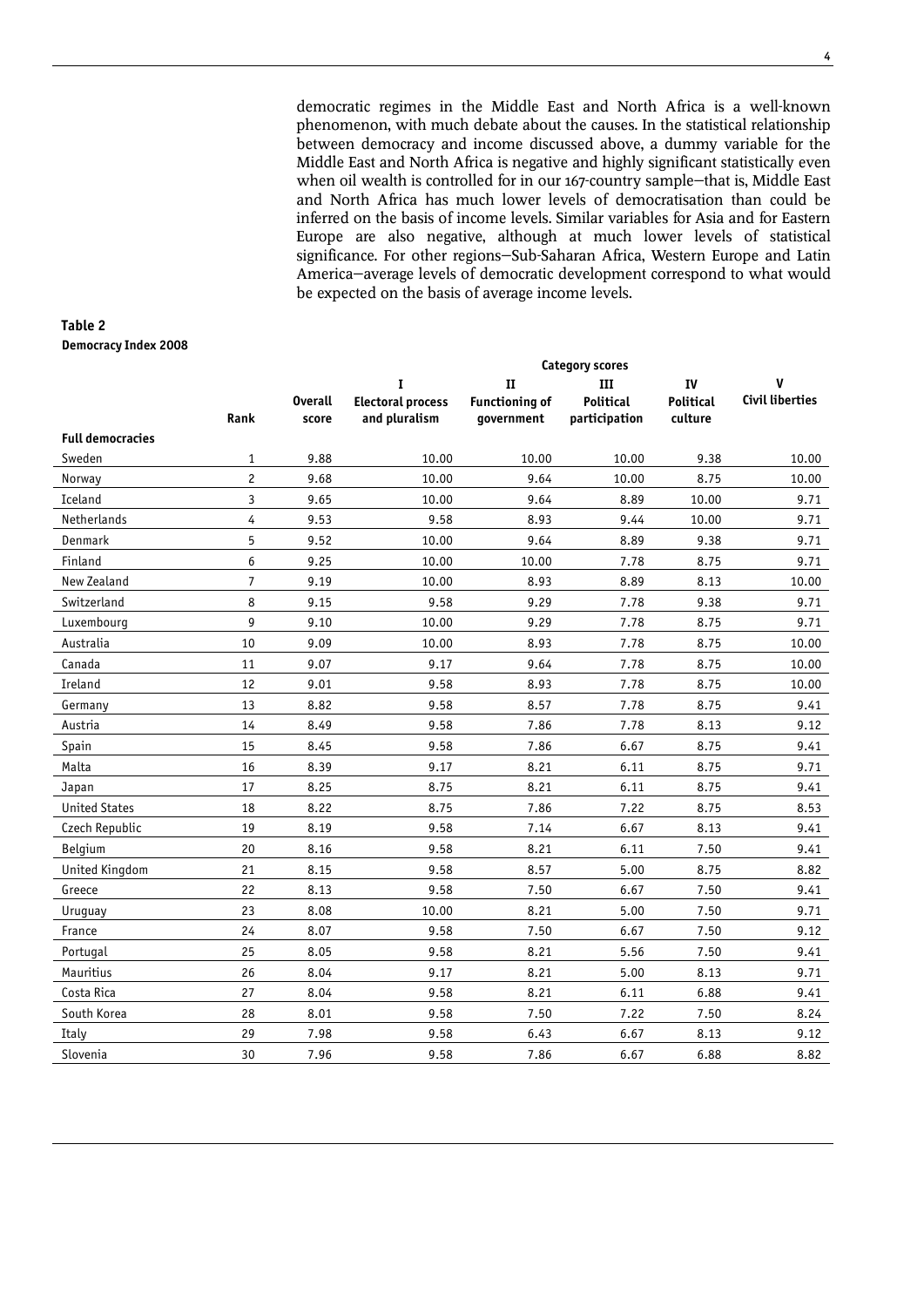|                           |      |                         |                                                |                                          | <b>Category scores</b>          |                            |                      |
|---------------------------|------|-------------------------|------------------------------------------------|------------------------------------------|---------------------------------|----------------------------|----------------------|
|                           | Rank | <b>Overall</b><br>score | I<br><b>Electoral process</b><br>and pluralism | п<br><b>Functioning of</b><br>government | Ш<br>Political<br>participation | IV<br>Political<br>culture | v<br>Civil liberties |
| <b>Flawed democracies</b> |      |                         |                                                |                                          |                                 |                            |                      |
| South Africa              | 31   | 7.91                    | 8.75                                           | 7.86                                     | 7.22                            | 6.88                       | 8.82                 |
| Chile                     | 32   | 7.89                    | 9.58                                           | 8.93                                     | 5.00                            | 6.25                       | 9.71                 |
| Taiwan                    | 33   | 7.82                    | 9.58                                           | 7.50                                     | 6.67                            | 5.63                       | 9.71                 |
| Cape Verde                | 34   | 7.81                    | 9.17                                           | 7.86                                     | 6.67                            | 6.25                       | 9.12                 |
| India                     | 35   | 7.80                    | 9.58                                           | 8.21                                     | 5.56                            | 6.25                       | 9.41                 |
| Cyprus                    | 36   | 7.70                    | 9.17                                           | 6.07                                     | 6.67                            | 7.50                       | 9.12                 |
| Estonia                   | 37   | 7.68                    | 9.58                                           | 7.50                                     | 5.00                            | 7.50                       | 8.82                 |
| Israel                    | 38   | 7.48                    | 8.75                                           | 7.50                                     | 8.33                            | 7.50                       | 5.29                 |
| Botswana                  | 39   | 7.47                    | 9.17                                           | 7.50                                     | 5.00                            | 6.25                       | 9.41                 |
| Hungary                   | 40   | 7.44                    | 9.58                                           | 6.07                                     | 5.56                            | 6.88                       | 9.12                 |
| <b>Brazil</b>             | 41   | 7.38                    | 9.58                                           | 7.86                                     | 4.44                            | 5.63                       | 9.41                 |
| Lithuania                 | 42   | 7.36                    | 9.58                                           | 5.71                                     | 6.11                            | 6.25                       | 9.12                 |
| Panama                    | 43   | 7.35                    | 9.58                                           | 7.14                                     | 5.56                            | 5.63                       | 8.82                 |
| Slovakia                  | 44   | 7.33                    | 9.58                                           | 7.14                                     | 6.11                            | 5.00                       | 8.82                 |
| Poland                    | 45   | 7.30                    | 9.58                                           | 6.07                                     | 6.11                            | 5.63                       | 9.12                 |
| Latvia                    | 46   | 7.23                    | 9.58                                           | 5.71                                     | 6.11                            | 5.63                       | 9.12                 |
| Timor-Leste               | 47   | 7.22                    | 8.67                                           | 6.79                                     | 5.56                            | 6.88                       | 8.24                 |
| Trinidad and              |      |                         |                                                |                                          |                                 |                            |                      |
| Tobago                    | 48   | 7.21                    | 9.58                                           | 6.79                                     | 6.11                            | 5.63                       | 7.94                 |
| Jamaica                   | 49   | 7.21                    | 9.17                                           | 6.79                                     | 5.00                            | 6.25                       | 8.82                 |
| Romania                   | 50   | 7.06                    | 9.58                                           | 6.07                                     | 6.11                            | 5.00                       | 8.53                 |
| Croatia                   | 51   | 7.04                    | 9.17                                           | 6.07                                     | 6.11                            | 5.63                       | 8.24                 |
| <b>Bulgaria</b>           | 52   | 7.02                    | 9.17                                           | 5.36                                     | 6.11                            | 5.63                       | 8.82                 |
| Ukraine                   | 53   | 6.94                    | 9.58                                           | 5.36                                     | 5.56                            | 6.25                       | 7.94                 |
| Thailand                  | 54   | 6.81                    | 7.75                                           | 6.79                                     | 5.56                            | 6.88                       | 7.06                 |
| Mexico                    | 55   | 6.78                    | 7.92                                           | 7.14                                     | 5.00                            | 5.00                       | 8.82                 |
| Argentina                 | 56   | 6.63                    | 8.75                                           | 5.00                                     | 5.56                            | 5.63                       | 8.24                 |
| Sri Lanka                 | 57   | 6.61                    | 7.42                                           | 4.64                                     | 5.56                            | 7.50                       | 7.94                 |
| Mongolia                  | 58   | 6.60                    | 9.17                                           | 6.07                                     | 3.89                            | 5.63                       | 8.24                 |
| Suriname                  | 59   | 6.58                    | 9.17                                           | 6.07                                     | 4.44                            | 5.00                       | 8.24                 |
| Colombia                  | 60   | 6.54                    | 9.17                                           | 5.36                                     | 5.00                            | 4.38                       | 8.82                 |
| Papua New<br>Guinea       | 61   | 6.54                    | 7.33                                           | 6.43                                     | 4.44                            | 6.25                       | 8.24                 |
| Moldova                   | 62   | 6.50                    | 9.17                                           | 4.29                                     | 6.11                            | 5.00                       | 7.94                 |
| Serbia                    | 63   | 6.49                    | 9.17                                           | 5.00                                     | 5.00                            | 5.63                       | 7.65                 |
| Namibia                   | 64   | 6.48                    | 5.25                                           | 5.36                                     | 6.67                            | 6.88                       | 8.24                 |
| Montenegro                | 65   | 6.43                    | 9.17                                           | 5.00                                     | 5.00                            | 5.63                       | 7.35                 |
| Paraguay                  | 66   | 6.40                    | 8.33                                           | 6.07                                     | 5.00                            | 4.38                       | 8.24                 |
| El Salvador               | 67   | 6.40                    | 9.17                                           | 5.71                                     | 3.89                            | 5.00                       | 8.24                 |
| Malaysia                  | 68   | 6.36                    | 6.50                                           | 6.07                                     | 5.56                            | 7.50                       | 6.18                 |
| Indonesia                 | 69   | 6.34                    | 6.92                                           | 6.79                                     | 5.00                            | 6.25                       | 6.76                 |
| Peru                      | 70   | 6.31                    | 8.75                                           | 4.29                                     | 5.56                            | 5.00                       | 7.94                 |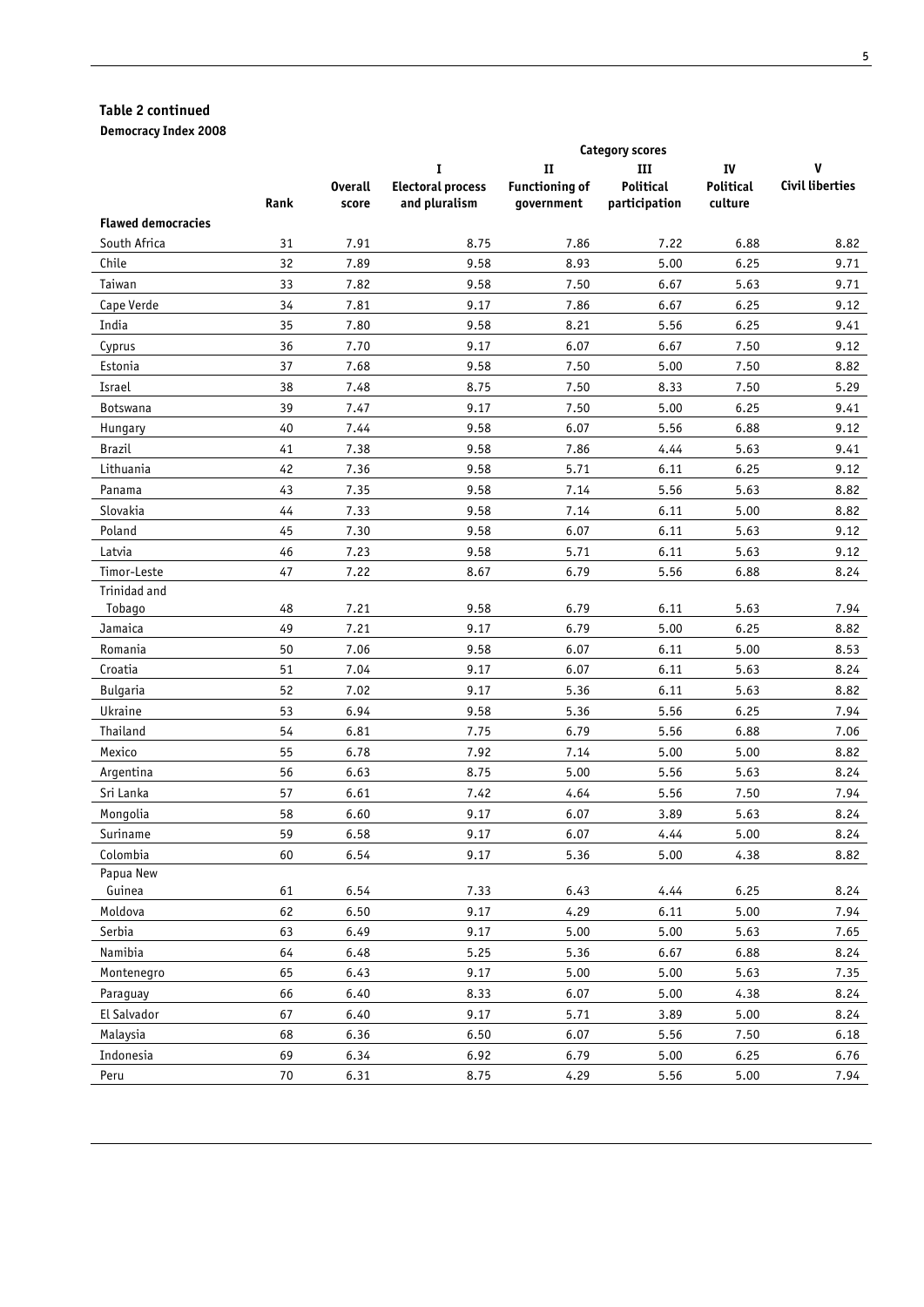|                       |      |                |                          |                       | <b>Category scores</b> |                  |                 |
|-----------------------|------|----------------|--------------------------|-----------------------|------------------------|------------------|-----------------|
|                       |      |                | I                        | п                     | Ш                      | IV               | v               |
|                       |      | <b>Overall</b> | <b>Electoral process</b> | <b>Functioning of</b> | <b>Political</b>       | <b>Political</b> | Civil liberties |
|                       | Rank | score          | and pluralism            | government            | participation          | culture          |                 |
| Lesotho               | 71   | 6.29           | 7.42                     | 6.07                  | 5.56                   | 5.63             | 6.76            |
| Macedonia             | 72   | 6.21           | 8.25                     | 4.14                  | 6.67                   | 3.75             | 8.24            |
| Dominican             |      |                |                          |                       |                        |                  |                 |
| Republic              | 73   | 6.20           | 9.17                     | 4.64                  | 3.33                   | 5.63             | 8.24            |
| Honduras              | 74   | 6.18           | 8.33                     | 6.07                  | 4.44                   | 5.00             | 7.06            |
| <b>Bolivia</b>        | 75   | 6.15           | 8.33                     | 5.71                  | 5.00                   | 3.75             | 7.94            |
| Guyana                | 76   | 6.12           | 7.83                     | 5.71                  | 4.44                   | 4.38             | 8.24            |
| Philippines           | 77   | 6.12           | 8.33                     | 5.00                  | 5.00                   | 3.13             | 9.12            |
| Nicaragua             | 78   | 6.07           | 9.17                     | 4.36                  | 3.89                   | 5.00             | 7.94            |
| Guatemala             | 79   | 6.07           | 8.75                     | 6.79                  | 2.78                   | 4.38             | 7.65            |
| Benin                 | 80   | 6.06           | 7.33                     | 6.43                  | 4.44                   | 5.63             | 6.47            |
| <b>Hybrid regimes</b> |      |                |                          |                       |                        |                  |                 |
| Albania               | 81   | 5.91           | 7.33                     | 5.07                  | 4.44                   | 5.63             | 7.06            |
| Singapore             | 82   | 5.89           | 4.33                     | 7.50                  | 2.78                   | 7.50             | 7.35            |
| Mali                  | 83   | 5.87           | 8.25                     | 5.71                  | 3.89                   | 5.63             | 5.88            |
| Hong Kong             | 84   | 5.85           | 3.50                     | 5.71                  | 5.00                   | 5.63             | 9.41            |
| Palestinian           |      |                |                          |                       |                        |                  |                 |
| territories           | 85   | 5.83           | 7.83                     | 2.86                  | 7.78                   | 6.25             | 4.41            |
| Bosnia and            |      |                |                          |                       |                        |                  |                 |
| Hercegovina           | 86   | 5.70           | 7.83                     | 3.29                  | 4.44                   | 5.00             | 7.94            |
| Turkey                | 87   | 5.69           | 7.92                     | 6.07                  | 4.44                   | 5.00             | 5.00            |
| Ecuador               | 88   | 5.64           | 7.83                     | 4.29                  | 5.00                   | 3.13             | 7.94            |
| Lebanon               | 89   | 5.62           | 7.92                     | 3.21                  | 6.11                   | 5.00             | 5.88            |
| Madagascar            | 90   | 5.57           | 5.67                     | 5.71                  | 5.56                   | 5.63             | 5.29            |
| Bangladesh            | 91   | 5.52           | 7.00                     | 5.07                  | 4.44                   | 3.75             | 7.35            |
| Mozambique            | 92   | 5.49           | 6.17                     | 5.36                  | 5.56                   | 6.25             | 4.12            |
| Senegal               | 93   | 5.37           | 7.00                     | 5.00                  | 3.33                   | 5.63             | 5.88            |
| Ghana                 | 94   | 5.35           | 7.42                     | 4.64                  | 4.44                   | 4.38             | 5.88            |
| Venezuela             | 95   | 5.34           | 6.58                     | 4.29                  | 5.56                   | 4.38             | 5.88            |
| Tanzania              | 96   | 5.28           | 6.50                     | 3.93                  | 5.06                   | 5.63             | 5.29            |
| Zambia                | 97   | 5.25           | 5.25                     | 4.64                  | 3.33                   | 6.25             | 6.76            |
| Liberia               | 98   | 5.25           | 7.83                     | 0.79                  | 6.11                   | 5.63             | 5.88            |
| Malawi                | 99   | 5.13           | 6.08                     | 5.00                  | 3.33                   | 5.63             | 5.59            |
| Fiji                  | 100  | 5.11           | 6.08                     | 3.21                  | 3.33                   | 5.00             | 7.94            |
| Uganda                | 101  | 5.03           | 4.33                     | 3.93                  | 3.89                   | 6.25             | 6.76            |
| Cambodia              | 102  | 4.87           | 6.08                     | 6.07                  | 2.78                   | 5.00             | 4.41            |
| Kenya                 | 103  | 4.79           | 3.50                     | 4.29                  | 5.56                   | 5.63             | 5.00            |
| Georgia               | 104  | 4.62           | 7.00                     | 0.79                  | 4.44                   | 4.38             | 6.47            |
| Ethiopia              | 105  | 4.52           | 3.00                     | 3.93                  | 5.00                   | 6.25             | 4.41            |
| Burundi               | 106  | 4.51           | 4.42                     | 3.29                  | 3.89                   | 6.25             | 4.71            |
| Russia                | 107  | 4.48           | 5.25                     | 2.86                  | 5.56                   | 3.75             | 5.00            |
| Pakistan              | 108  | 4.46           | 6.08                     | 5.71                  | 1.11                   | 4.38             | 5.00            |
| <b>Bhutan</b>         | 109  | 4.30           | 5.25                     | 5.00                  | 3.33                   | 4.38             | 3.53            |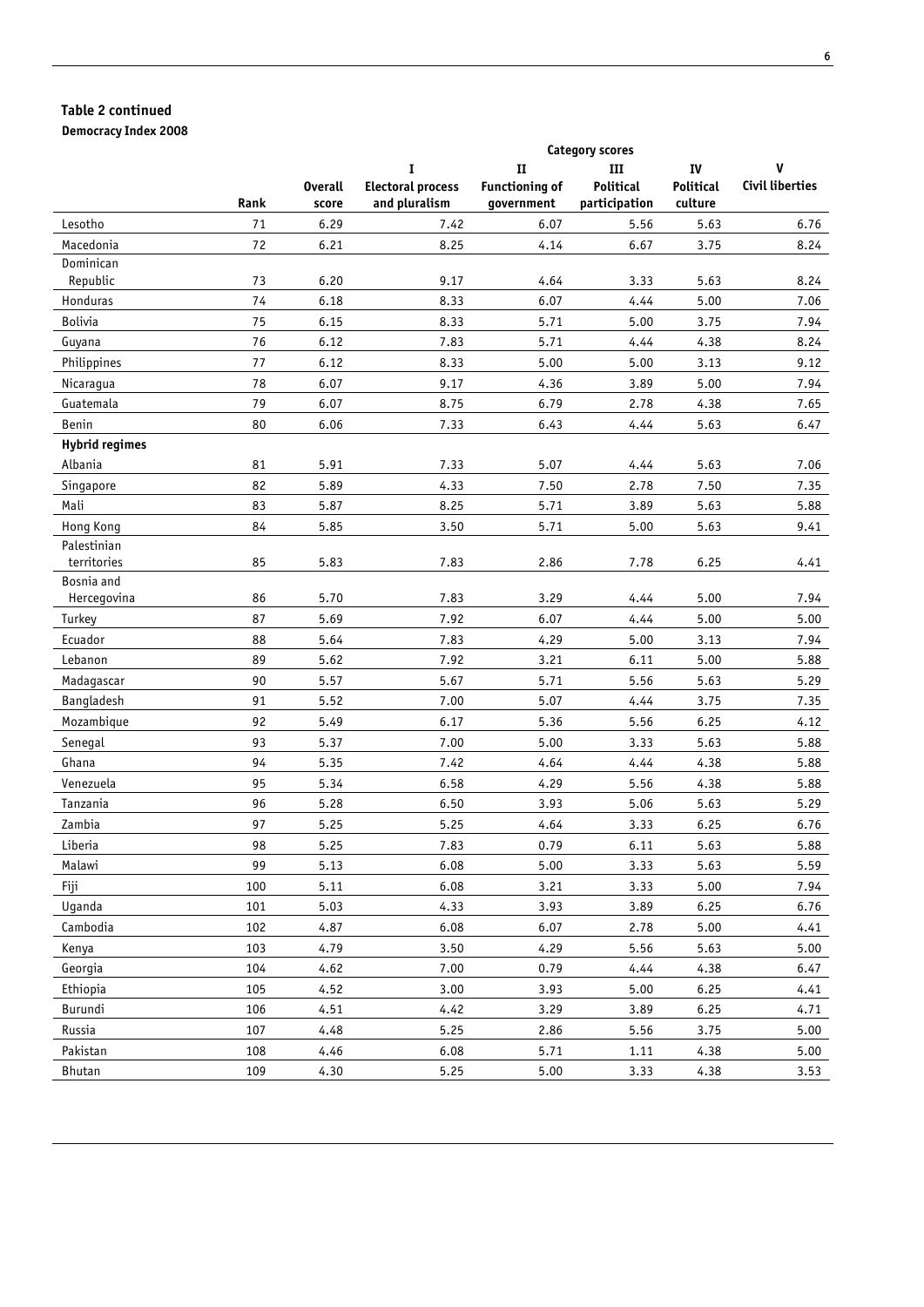|                       | <b>Category scores</b> |                         |                                                |                                          |                                        |                                   |                             |
|-----------------------|------------------------|-------------------------|------------------------------------------------|------------------------------------------|----------------------------------------|-----------------------------------|-----------------------------|
|                       | Rank                   | <b>Overall</b><br>score | I<br><b>Electoral process</b><br>and pluralism | п<br><b>Functioning of</b><br>government | Ш<br><b>Political</b><br>participation | IV<br><b>Political</b><br>culture | ٧<br><b>Civil liberties</b> |
| Haiti                 | 110                    | 4.19                    | 5.58                                           | 3.64                                     | 2.78                                   | 2.50                              | 6.47                        |
| Gambia                | 111                    | 4.19                    | 3.00                                           | 4.64                                     | 4.44                                   | 5.63                              | 3.24                        |
| Sierra Leone          | 112                    | 4.11                    | 6.58                                           | 1.50                                     | 2.78                                   | 5.00                              | 4.71                        |
| Armenia               | 113                    | 4.09                    | 4.33                                           | 3.21                                     | 3.89                                   | 3.13                              | 5.88                        |
| Kyrqyz Republic       | 114                    | 4.05                    | 4.83                                           | 1.86                                     | 3.89                                   | 4.38                              | 5.29                        |
| Nepal                 | 115                    | 4.05                    | 1.33                                           | 4.29                                     | 2.78                                   | 6.25                              | 5.59                        |
| Iraq                  | 116                    | 4.00                    | 4.75                                           | 0.07                                     | 6.67                                   | 4.38                              | 4.12                        |
| Authoritarian regimes |                        |                         |                                                |                                          |                                        |                                   |                             |
| Jordan                | 117                    | 3.93                    | 3.17                                           | 3.21                                     | 4.44                                   | 5.00                              | 3.82                        |
| Mauritania            | 118                    | 3.91                    | 2.08                                           | 4.29                                     | 4.44                                   | 3.75                              | 5.00                        |
| Egypt                 | 119                    | 3.89                    | 2.67                                           | 3.21                                     | 4.44                                   | 5.00                              | 4.12                        |
| Morocco               | 120                    | 3.88                    | 3.50                                           | 3.93                                     | 2.22                                   | 5.63                              | 4.12                        |
| Rwanda                | 121                    | 3.71                    | 3.00                                           | 3.57                                     | 1.67                                   | 5.00                              | 5.29                        |
| Burkina Faso          | 122                    | 3.60                    | 4.00                                           | 1.79                                     | 2.78                                   | 5.00                              | 4.41                        |
| Comoros               | 123                    | 3.58                    | 3.00                                           | 2.21                                     | 4.44                                   | 5.00                              | 3.24                        |
| Nigeria               | 124                    | 3.53                    | 2.92                                           | 3.21                                     | 3.33                                   | 4.38                              | 3.82                        |
| Cuba                  | 125                    | 3.52                    | 1.75                                           | 4.64                                     | 3.89                                   | 4.38                              | 2.94                        |
| Cameroon              | 126                    | 3.46                    | 1.67                                           | 4.29                                     | 2.22                                   | 5.00                              | 4.12                        |
| Kazakhstan            | 127                    | 3.45                    | 2.67                                           | 2.14                                     | 2.78                                   | 4.38                              | 5.29                        |
| Niger                 | 128                    | 3.41                    | 5.25                                           | 1.14                                     | 2.22                                   | 3.75                              | 4.71                        |
| Kuwait                | 129                    | 3.39                    | 1.33                                           | 4.29                                     | 2.78                                   | 5.00                              | 3.53                        |
| <b>Bahrain</b>        | 130                    | 3.38                    | 2.58                                           | 3.57                                     | 2.22                                   | 5.00                              | 3.53                        |
| Angola                | 131                    | 3.35                    | 1.75                                           | 3.21                                     | 3.89                                   | 4.38                              | 3.53                        |
| <b>Belarus</b>        | 132                    | 3.34                    | 2.58                                           | 2.86                                     | 3.33                                   | 4.38                              | 3.53                        |
| Algeria               | 133                    | 3.32                    | 2.67                                           | 2.21                                     | 1.67                                   | 5.63                              | 4.41                        |
| Côte d'Ivoire         | 134                    | 3.27                    | 1.25                                           | 2.86                                     | 2.78                                   | 5.63                              | 3.82                        |
| Azerbaijan            | 135                    | 3.19                    | 3.08                                           | 0.79                                     | 3.33                                   | 3.75                              | 5.00                        |
| China                 | 136                    | 3.04                    | 0.00                                           | 5.00                                     | 2.78                                   | 6.25                              | 1.18                        |
| Swaziland             | 137                    | 3.04                    | 1.33                                           | 2.86                                     | 2.22                                   | 4.38                              | 4.41                        |
| Afghanistan           | 138                    | 3.02                    | 5.17                                           | 0.79                                     | 2.22                                   | 2.50                              | 4.41                        |
| Gabon                 | 139                    | 3.00                    | 1.25                                           | 2.21                                     | 3.33                                   | 4.38                              | 3.82                        |
| Oman                  | 140                    | 2.98                    | 0.00                                           | 3.57                                     | 2.22                                   | 5.00                              | 4.12                        |
| Tunisia               | 141                    | 2.96                    | 0.00                                           | 2.86                                     | 2.78                                   | 5.63                              | 3.53                        |
| Yemen                 | 142                    | 2.95                    | 2.17                                           | 2.50                                     | 3.33                                   | 5.00                              | 1.76                        |
| Congo                 |                        |                         |                                                |                                          |                                        |                                   |                             |
| (Brazzaville)         | 143                    | 2.94                    | 1.25                                           | 2.86                                     | 3.33                                   | 3.75                              | 3.53                        |
| Qatar                 | 144                    | 2.92                    | 0.00                                           | 3.57                                     | 2.22                                   | 4.38                              | 4.41                        |
| Iran                  | 145                    | 2.83                    | 0.92                                           | 2.86                                     | 3.33                                   | 5.00                              | 2.06                        |
| Sudan                 | 146                    | 2.81                    | 1.33                                           | 2.50                                     | 1.67                                   | 5.00                              | 3.53                        |
| <b>United Arab</b>    |                        |                         |                                                |                                          |                                        |                                   |                             |
| Emirates              | 147                    | 2.60                    | 0.00                                           | 3.93                                     | 1.11                                   | 5.00                              | 2.94                        |
| Zimbabwe              | 148                    | 2.53                    | 0.00                                           | 0.79                                     | 3.89                                   | 5.63                              | 2.35                        |
| Vietnam               | 149                    | 2.53                    | 0.83                                           | 4.29                                     | 1.67                                   | 4.38                              | 1.47                        |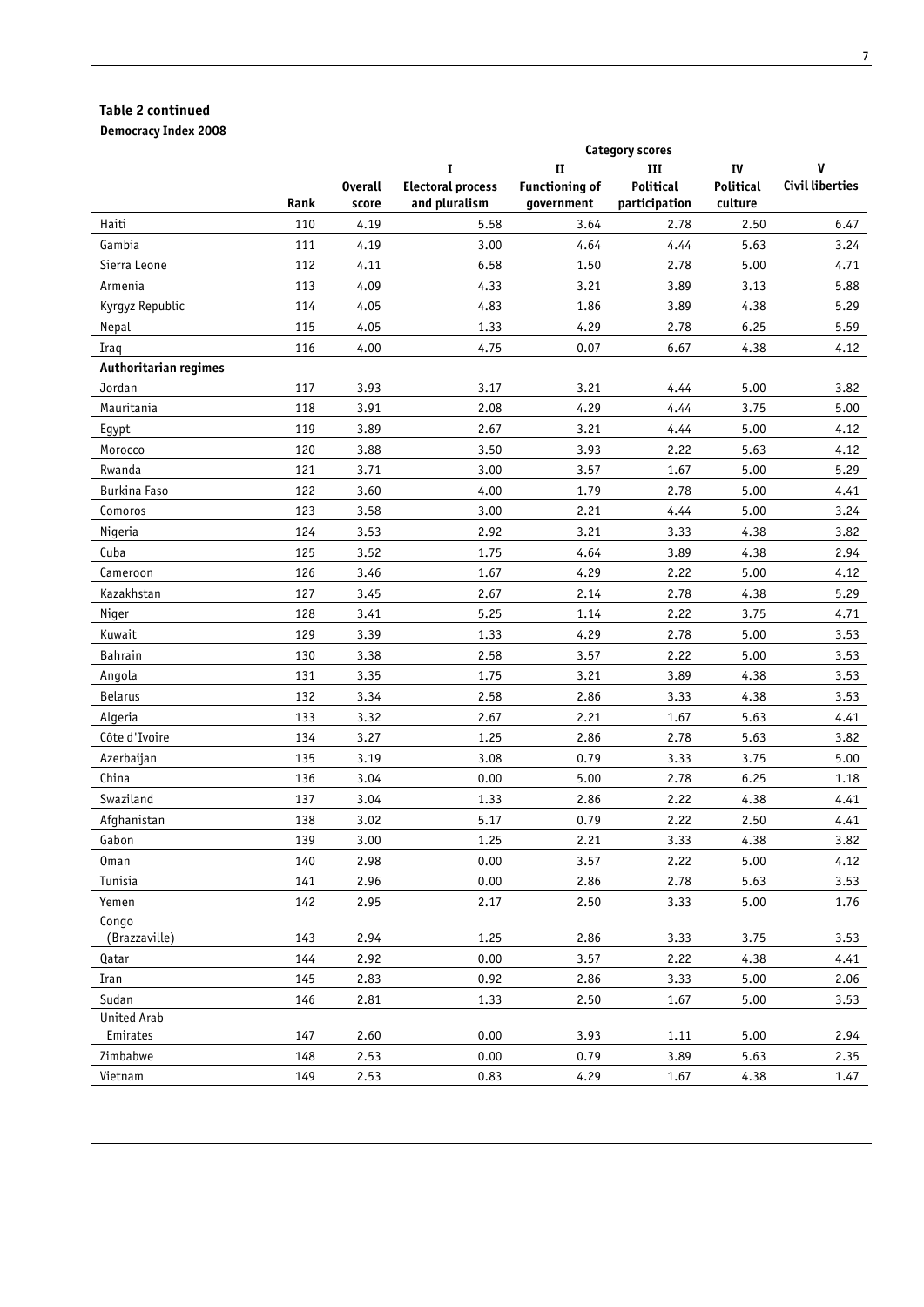|                                    |      |                         |                                                |                                                     | Category scores                        |                                   |                      |
|------------------------------------|------|-------------------------|------------------------------------------------|-----------------------------------------------------|----------------------------------------|-----------------------------------|----------------------|
|                                    | Rank | <b>Overall</b><br>score | I<br><b>Electoral process</b><br>and pluralism | $\mathbf{I}$<br><b>Functioning of</b><br>government | ш<br><b>Political</b><br>participation | IV<br><b>Political</b><br>culture | V<br>Civil liberties |
| Tajikistan                         | 150  | 2.45                    | 1.83                                           | 0.79                                                | 2.22                                   | 6.25                              | 1.18                 |
| Togo                               | 151  | 2.43                    | 2.17                                           | 0.43                                                | 1.67                                   | 4.38                              | 3.53                 |
| Djibouti                           | 152  | 2.37                    | 2.50                                           | 1.43                                                | 0.56                                   | 5.00                              | 2.35                 |
| Eritrea                            | 153  | 2.31                    | 0.00                                           | 2.14                                                | 1.11                                   | 6.25                              | 2.06                 |
| Democratic<br>Republic of<br>Congo | 154  | 2.28                    | 3.00                                           | 0.71                                                | 2.22                                   | 3.13                              | 2.35                 |
| Equatorial                         |      |                         |                                                |                                                     |                                        |                                   |                      |
| Guinea                             | 155  | 2.19                    | 0.00                                           | 2.86                                                | 1.67                                   | 4.38                              | 2.06                 |
| Syria                              | 156  | 2.18                    | 0.00                                           | 2.14                                                | 1.67                                   | 5.63                              | 1.47                 |
| Laos                               | 157  | 2.10                    | 0.00                                           | 3.21                                                | 1.11                                   | 5.00                              | 1.18                 |
| Guinea                             | 158  | 2.09                    | 0.00                                           | 0.43                                                | 3.33                                   | 3.75                              | 2.94                 |
| Libya                              | 159  | 2.00                    | 0.00                                           | 2.14                                                | 1.11                                   | 5.00                              | 1.76                 |
| Guinea-Bissau                      | 160  | 1.99                    | 2.08                                           | 0.00                                                | 2.78                                   | 1.88                              | 3.24                 |
| Saudi Arabia                       | 161  | 1.90                    | 0.00                                           | 2.86                                                | 1.11                                   | 3.75                              | 1.76                 |
| Central African<br>Republic        | 162  | 1.86                    | 1.75                                           | 1.07                                                | 1.67                                   | 1.88                              | 2.94                 |
| Myanmar                            | 163  | 1.77                    | 0.00                                           | 1.79                                                | 0.56                                   | 5.63                              | 0.88                 |
| Uzbekistan                         | 164  | 1.74                    | 0.08                                           | 0.79                                                | 2.22                                   | 5.00                              | 0.59                 |
| Turkmenistan                       | 165  | 1.72                    | 0.00                                           | 0.79                                                | 2.22                                   | 5.00                              | 0.59                 |
| Chad                               | 166  | 1.52                    | 0.00                                           | 0.00                                                | 0.00                                   | 4.38                              | 3.24                 |
| North Korea                        | 167  | 0.86                    | 0.00                                           | 2.50                                                | 0.56                                   | 1.25                              | 0.00                 |

## **Changes between 2006 and**

**2008**

The Economist Intelligence Unit's measure for 2008 reflects a picture of overall stagnation in democratisation since 2006—what Diamond (2008) has called a "democratic recession". Although there is, contrary to some alarmist reports, no recent trend of outright regression, there are very few instances of significant improvement. The average global score for 2008 is almost unchanged compared with 2006, and in most regions the average score for 2008 is similar to the average recorded for 2006.

There were more countries (68) that had deterioration in their democracy scores between 2006 and 2008 than those that experienced an improvement (56), with the scores unchanged for the remaining 43 countries. The average score for the 167 countries improved slightly from 2006 to 2008, from 5.52 to 5.55. In almost all the world's regions the average regional score remained unchanged or improved only slightly between 2006 and 2008. The sole exception was eastern Europe, which had a perceptible decline in its average score, although in no country was the change large enough to precipitate a change in the regime type categorisation. However, 19 out of the 28 countries in eastern Europe recorded a decline in their democracy scores between 2006 and 2008; in only one country in this region (the Czech Republic) was there a slight improvement; and in eight the score remained unchanged.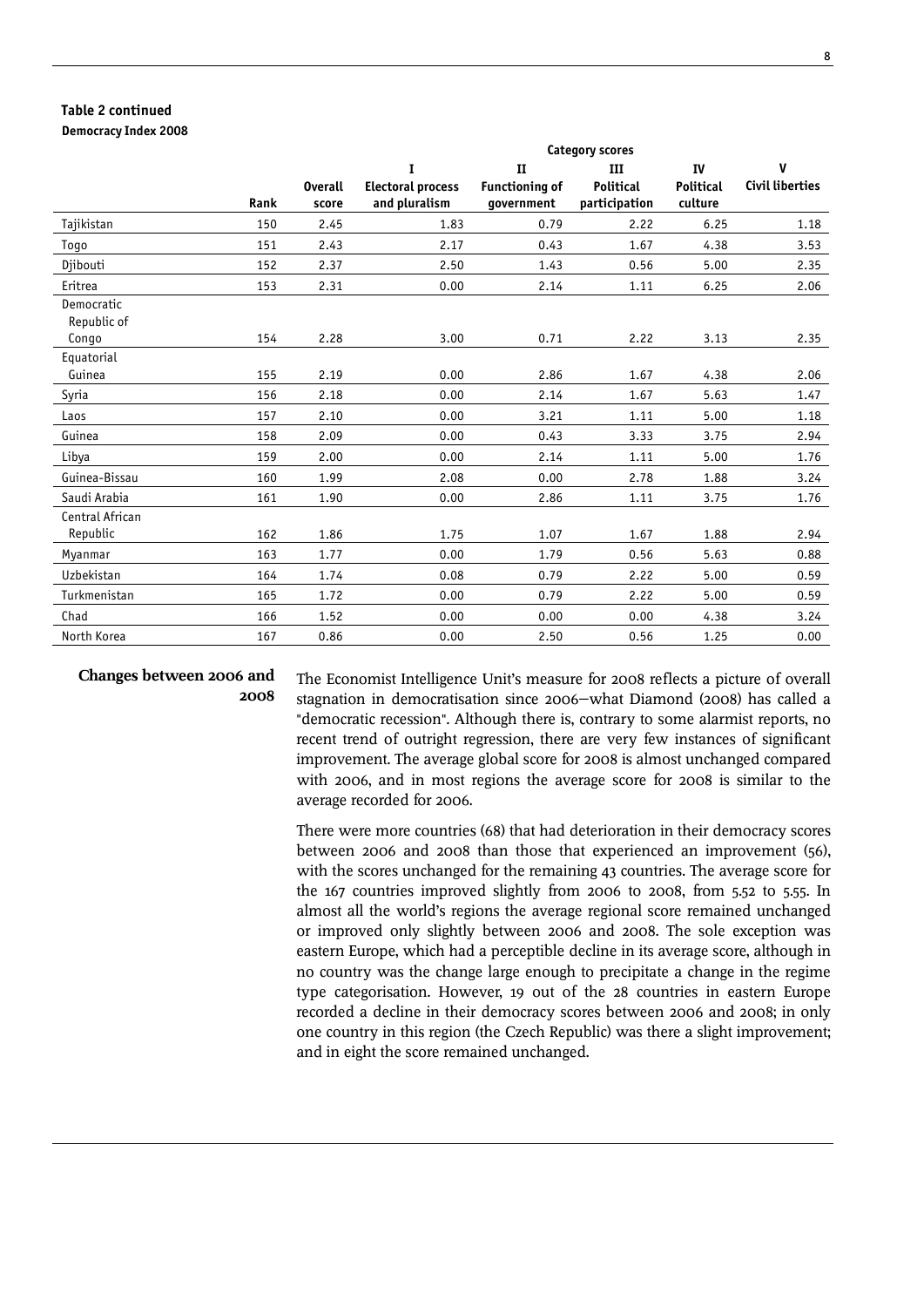In only 12 countries out of the 167 that are covered was there a change in regime type between 2006 and 2008—in eight there was a positive upgrading and in four a regression. All four countries that had negative change in regime type involved a movement from flawed democracies to hybrid regimes (Bangladesh, Hong Kong, Mali and the Palestinian Territories). Among the improving countries two moved from the flawed to the full democracy category (Italy and South Korea); two from a hybrid regime to a flawed democracy (Nicaragua and Thailand); and four from authoritarian to hybrid regimes (Bhutan, Nepal, Pakistan and Sierra Leone).

Eight of the 12 countries undergoing a change in regime type were from Asia (three in a negative and five in a positive direction). This illustrates the fact that many of the most significant changes in democratisation between 2006 and 2008 occurred in Asia, as well as the fact that the trend in Asia was mixed, with both positive and negative changes almost equally represented.

The strengthening of extreme political parties and anti-immigrant forces underpinned the deterioration in the scores of several West European countries, including Austria and the Netherlands. As noted, most countries in eastern Europe experienced a decline in their scores. A common explanation for the emergence of political difficulties in east central Europe is that the EU accession process had previously held together these countries' fractious party political systems, as mainstream parties united behind the reforms that were needed to gain EU membership. But once accession was achieved, and politics reverted to "natural" antagonistic patterns, the underlying fragility of east-central European political systems was exposed.

There are a number of possible reasons for this fragility. Most important is that although democratic forms are in place in the region, the substance of democracy—including a political culture based on trust and healthy levels of political participation—is absent. This is manifested in low levels of political participation beyond voting (and even turnout at elections is low in some countries), and very low levels of public confidence in state institutions. A key underlying factor is that transition has resulted in a large stratum of discontented voters, who feel that they have lost out during the transition, and who as a result often favour parties that would challenge the status quo.

Ukraine which suffered only a small deterioration in its score between 2006 and 2008, remains, along with Moldova, the only democracy in the CIS (albeit in the flawed category). The most significant declines in score between 2006 and 2008 were recorded in Georgia and Russia (the third biggest decline worldwide was in Russia). The so-called "rose revolution" in Georgia, when peaceful street protests against falsified parliamentary elections in November 2003 eventually forced out the incumbent president, Eduard Shevardnadze, created optimism that the country would move towards a democracy. Subsequent events have not justified these hopes. Constitutional amendments were pushed through in 2004, concentrating power in the hands of the new president, Mikheil Saakashvili, and weakening the legislature. In 2006, the government manipulated the electoral system for local elections, ensuring that the ruling party would dominate local legislatures. A crackdown on the opposition and a nine-day state of emergency imposed in November 2007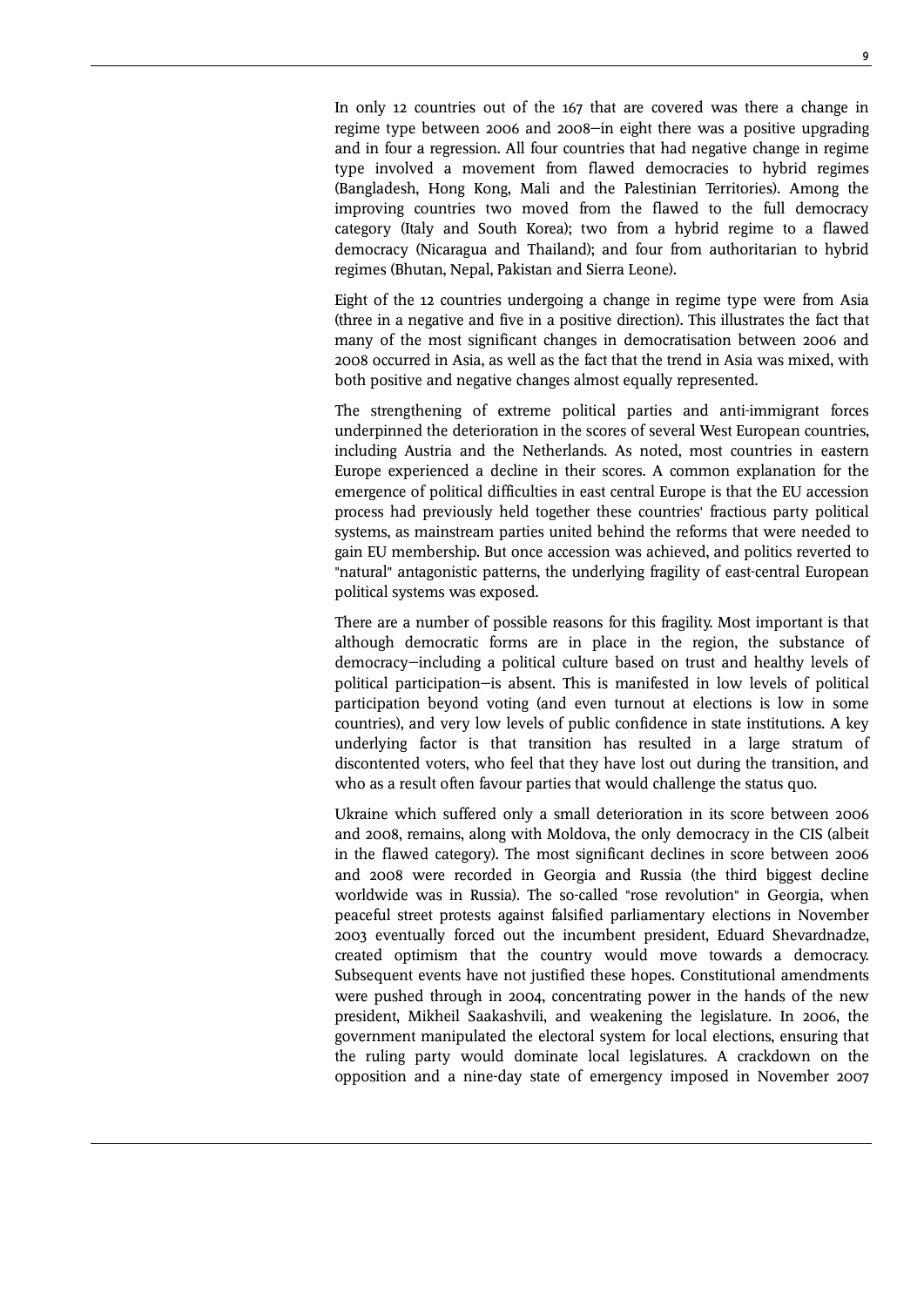illustrated the lack of progress. The conduct of elections in 2008 left much to be desired. Finally, Mr Saakashvili's attempt to reintegrate by force Georgia's breakaway region of South Ossetia in August 2008 led to conflict with Russia and disaster for Georgia.

#### **Table 3**

**Democracy across the regions** 

|                               |                            | <b>Democracy index</b> |                         | <b>Flawed</b>  | Hybrid         | Authoritarian    |
|-------------------------------|----------------------------|------------------------|-------------------------|----------------|----------------|------------------|
|                               | <b>Number of countries</b> | average                | <b>Full democracies</b> | democracies    | regimes        | regimes          |
| <b>North America</b>          |                            |                        |                         |                |                |                  |
| 2006                          | $\overline{c}$             | 8.64                   | 2                       | 0              | 0              | $\mathbf 0$      |
| 2008                          | $\overline{c}$             | 8.64                   | $\overline{c}$          | 0              | 0              | 0                |
| <b>West Europe</b>            |                            |                        |                         |                |                |                  |
| 2006                          | 21                         | 8.60                   | 18                      | $\overline{c}$ | 1              | $\boldsymbol{0}$ |
| 2008                          | 21                         | 8.61                   | 19                      | $\mathbf{1}$   | $\mathbf{1}$   | $\mathbf 0$      |
| <b>Eastern Europe</b>         |                            |                        |                         |                |                |                  |
| 2006                          | 28                         | 5.76                   | $\overline{c}$          | 14             | 6              | 6                |
| 2008                          | 28                         | 5.68                   | $\overline{c}$          | 14             | 6              | 6                |
| Latin America & the Caribbean |                            |                        |                         |                |                |                  |
| 2006                          | 24                         | 6.37                   | 2                       | 17             | 4              | $\mathbf{1}$     |
| 2008                          | 24                         | 6.43                   | $\overline{c}$          | 18             | 3              | $\mathbf{1}$     |
| Asia & Australasia            |                            |                        |                         |                |                |                  |
| 2006                          | 28                         | 5.44                   | 3                       | 12             | 4              | 9                |
| 2008                          | 28                         | 5.58                   | 4                       | 10             | 8              | 6                |
| Middle East & North Africa    |                            |                        |                         |                |                |                  |
| 2006                          | 20                         | 3.53                   | 0                       | $\overline{c}$ | $\overline{c}$ | 16               |
| 2008                          | 20                         | 3.54                   | $\mathbf 0$             | $\mathbf{1}$   | 3              | 16               |
| Sub-Saharan Africa            |                            |                        |                         |                |                |                  |
| 2006                          | 44                         | 4.24                   | 1                       | $\overline{7}$ | 13             | 23               |
| 2008                          | 44                         | 4.28                   | $\mathbf{1}$            | 6              | 15             | 22               |
| <b>Total</b>                  |                            |                        |                         |                |                |                  |
| 2006                          | 167                        | 5.52                   | 28                      | 54             | 30             | 55               |
| 2008                          | 167                        | 5.55                   | 30                      | 50             | 36             | 51               |

In Russia, the one positive development (the fact that the Constitution was respected and that Vladimir Putin stepped down from the presidency in May 2008) was offset by a number of negative developments. Although the formal trappings of democracy remain in place, today's Russia has been called a "managed" (or "stage managed") democracy. The Duma is now little more than a rubber-stamp parliament; regional governors are appointed directly; the main media are state-controlled; civil society organisations have come under intense pressure; and the state has increased its hold over the economy. Most Russians appear unperturbed by the trend towards authoritarianism. During the presidency of Boris Yeltsin, many Russians came to associate the term "democracy" with chaos, and "capitalism" was synonymous with rigged privatisations, the rise of the "oligarchs" and widespread poverty.

There was little change in the overall situation in sub-Saharan Africa. Twenty countries had a decline in the scores between 2006 and 2008 (many of them from already very low levels); 16 had an improvement and for eight the scores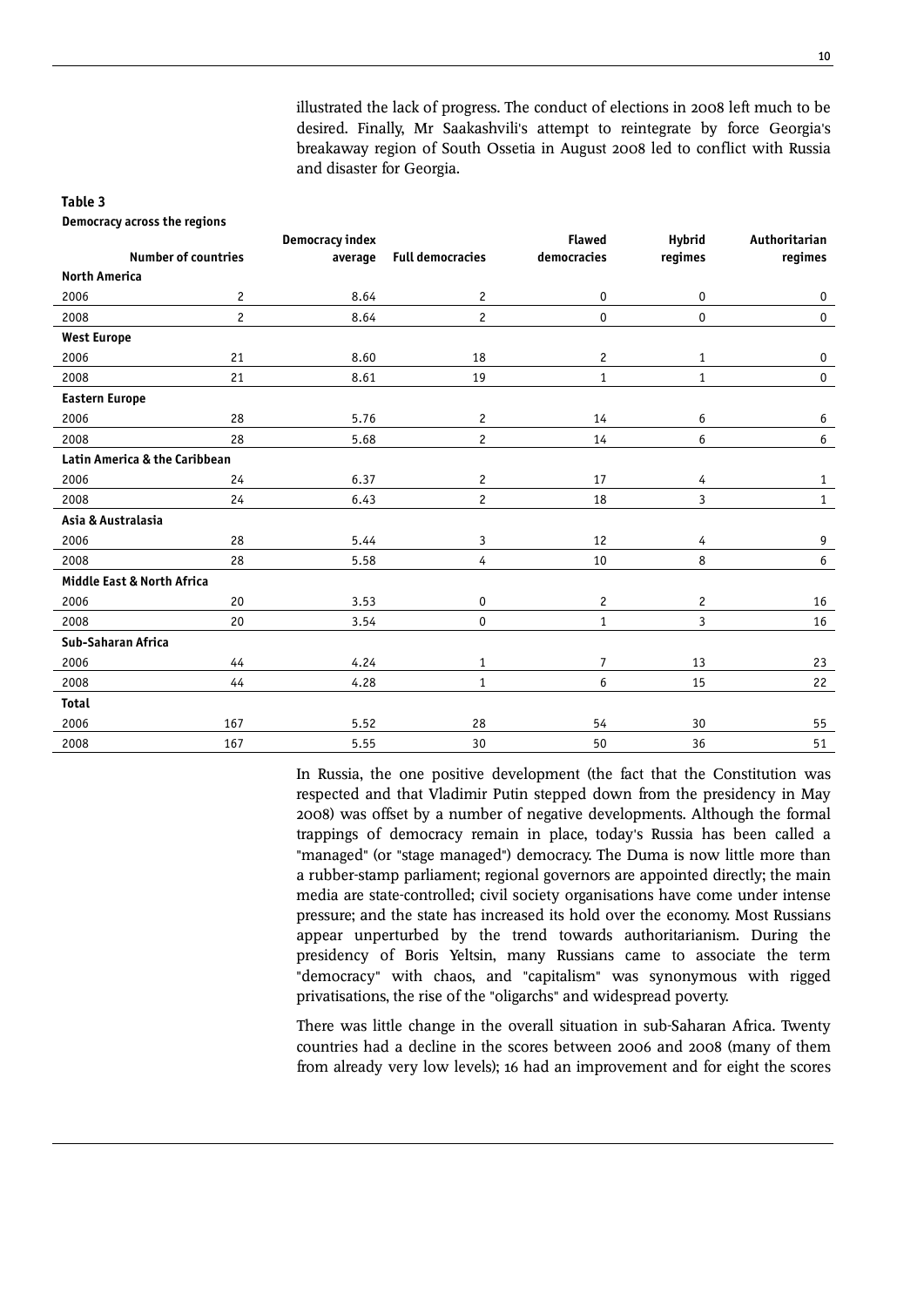remained unchanged between 2006 and 2008. Two underwent a regime change: a small deterioration was sufficient to push Mali out of the flawed democracy category into a hybrid regime, and Sierra Leone showed major improvements, lifting the country out of the authoritarian category.

There were few changes between 2006 and 2008 in Latin America (one positive change in regime type) and the Middle East and North Africa (one negative change in regime type), where almost all countries remain authoritarian.

## **Shifts in regime type**

#### **Downgrades**

#### **Bangladesh—from flawed democracy to hybrid**

Bangladesh has been governed by a caretaker government, under emergency rule, since January 2007. The normal practice in Bangladesh is for the outgoing government to transfer power to an unelected caretaker government, which is charged with preparing for parliamentary elections. This transfer of power occurred in October 2006, but owing to disagreements over the preparations and a deteriorating security situation, emergency rule was promulgated on January 11th 2007. Street protests are banned, (although restrictions on protests might be lifted in the coming months).

#### **Hong Kong—from flawed democracy to hybrid**

Several developments underpin the deterioration in Hong Kong. One was the decision of the Chinese government to rule against the introduction of full democracy until 2017 (at the earliest). There have also been increasing reports of selfcensorship in the local press owing to fears that newspapers that print negative stories about China and the Hong Kong government will lose advertising opportunities from Chinese and HK companies.

#### **Mali—from flawed democracy to hybrid**

There has been a deterioration in civil liberties as the government has restricted media freedoms, while insecurity has increased as a result of insurgency in the north of the country.

#### **Palestinian Territories—from flawed democracy to hybrid**

The Islamist Hamas movement that won the parliamentary election in early 2006, and Fatah, who hold on to the presidency have failed to bridge their differences. Instead, factional infighting has worsened in recent years, culminating in the takeover of power in the Gaza Strip by Hamas while the Palestinian president, Mahmoud Abbas, of Fatah has tried to maintain his grip on the West Bank. Political violence has worsened.

#### **Upgrades**

#### **Bhutan—from authoritarian to hybrid**

The secluded nation has made major progress in its transition from absolute monarchy to democracy. Elections have been held for both houses of parliament, in December 2007 (for the upper house of parliament) and March 2008 (for the lower house of parliament).

#### **Italy—from flawed to full democracy**

Silvio Berlusconi controlled the state broadcaster at the 2006 election, but this is no longer the case. Mr Berlusconi won the most recent election, but this was in a fair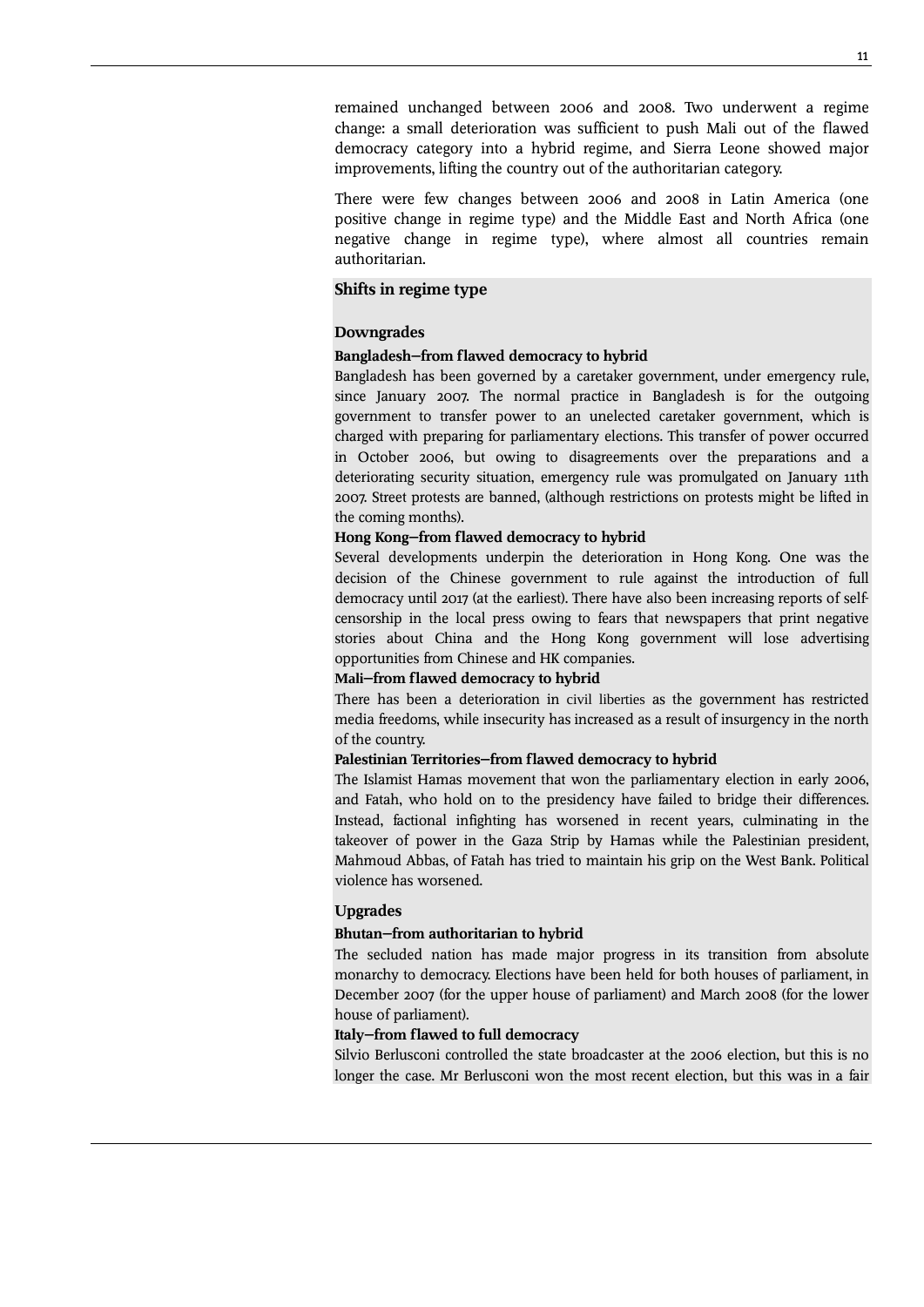vote. There has been some improvement in checks and balances and in ensuring that all parties have equal access to the media during an election campaign.

**Nepal—from authoritarian to hybrid** 

Between late 2006 and now, Nepal has seen the signing of a comprehensive peace agreement that ended a decade-long Maoist insurgency; the inclusion of the Maoist former rebels in a coalition government; and the holding of a parliamentary election. **Nicaragua—from hybrid to flawed democracy** 

Recent elections have been clean; legislative politics have become more constructive with the opposition, previously divided, increasingly finding a united voice and becoming effective at limiting the government's excesses; and the Supreme Court has enacted a constitutional reform that limits the power of the executive.

## **Pakistan—from authoritarian to hybrid**

In November 2007 the then-president, Pervez Musharraf, relinquished his position as army chief, thus removing the last official vestige of army rule. The state of emergency that was imposed in late 2007 was short-lived. In February 2008 the country successfully held a parliamentary election whose results were accepted, and a coalition government was formed.

## **Sierra Leone—from authoritarian to hybrid**

The country held reasonably free and fair general elections in 2007, with few incidents of violence. There was an orderly transfer of power to the opposition. These were the first elections held after the withdrawal of UN troops.

## **South Korea—from flawed to full democracy**

Improvements in civil liberties and a further reduction in any residual risk of a return to military rule underpin the move to the full democracy category.

#### **Thailand—from hybrid to flawed democracy**

After staging a coup in September 2006 to oust the democratically elected prime minister, Thaksin Shinawatra, the military kept its pledge to hand power back to a civilian government via a fresh election. The December 2007 election went ahead smoothly, and a new government was installed soon after with a workable majority in the House of Representatives (the lower house). The military has since returned to the barracks. However, ongoing political instability means that there is a considerable risk that the military could again intervene and oust a democratically-elected government.

## **Democracy under stress** There have been major reversals before—a democratisation wave after the Second World War ended with more than 20 countries subsequently sliding back to authoritarianism. We are not yet witnessing that sort of rollback, but the threat of backsliding now outweighs the possibility of further gains.

Democracy as a value retains strong popular appeal worldwide. Surveys show that most people in most places still want democracy. While creating democracy by external intervention is being discredited, trends such as globalisation, increasing wealth and education, and expanding middle classes would normally favour the organic development of democracy. These underlying forces suggested that any retreat from democracy would not be permanent.

However, this is where the present global financial crisis and likely sharp and possibly protracted recession in much of the world enters the picture. The crisis has the potential to undermine the credibility of free-market capitalism,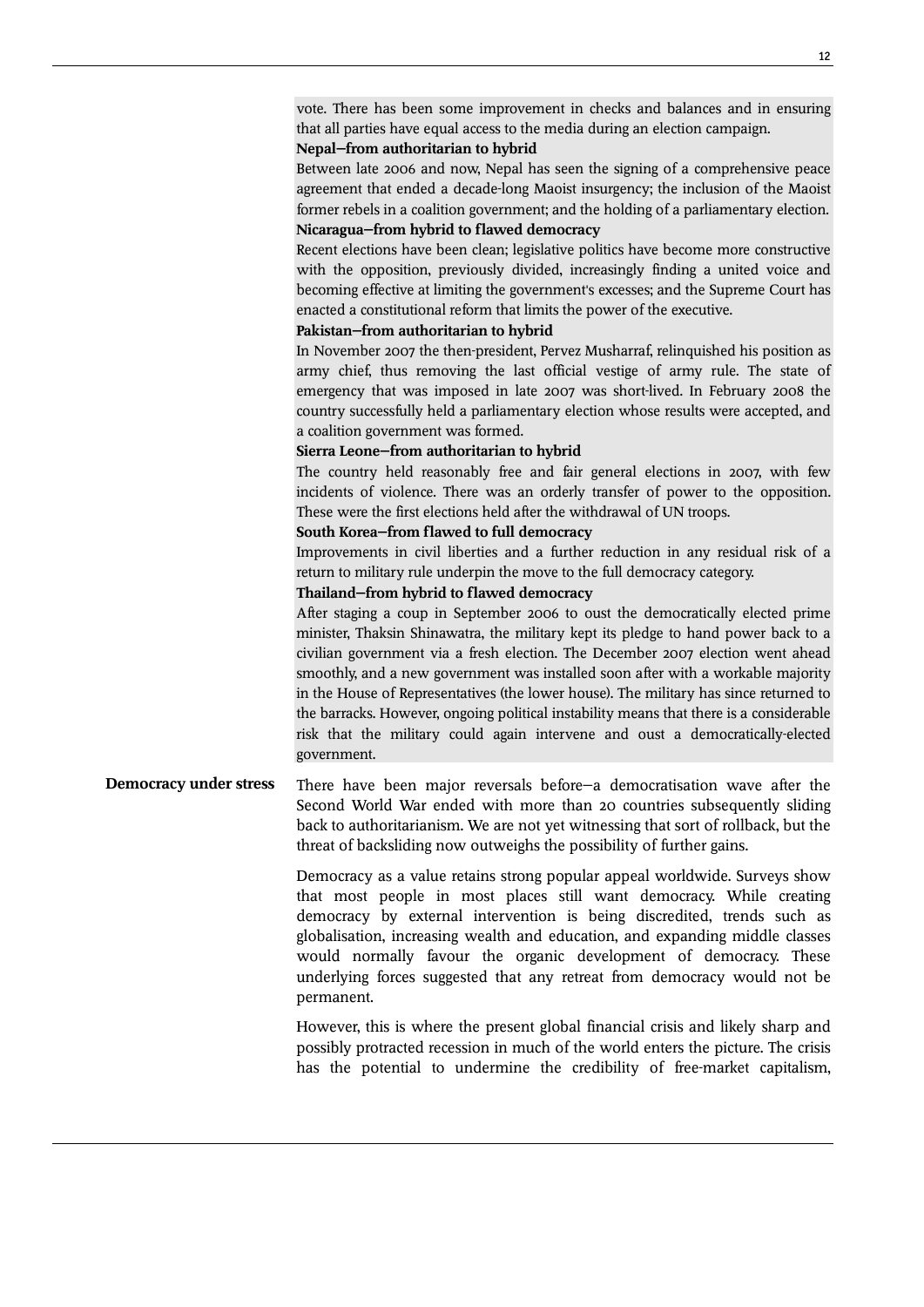especially in lower income markets. *The Economist* newspaper recently concluded that "economic liberty is under attack and capitalism, the system which embodies it, is at bay." (*Economist*, October 18-24). The UK, the birthplace of modern privatisation and deregulation, has nationalised much of its banking industry. The US and other governments in many developed countries appear poised to follow. It is unlikely that the statist trend will be limited to only the financial sector ("socialism in one sector"). The pro-regulation climate will likely affect other sectors also. While the scale of the change is still unclear, a larger economic role for the state in general and a smaller and more constrained private sector can be expected, at least for the next few years. Some argue that Anglo-Saxon capitalism has failed, and have called for rolling back the deregulatory tide that stemmed from the Thatcher-Reagan era.

In the face of economic turmoil and such criticism of free market ideology, can democracy remain immune or will it also come under threat in markets where democratic institutions are weak? When economic liberalism is curtailed, social and political liberalism also tend to be affected. It would be wrong to underestimate the anger that the developments on Wall Street have engendered on so-called Main Street, not only in the US but also elsewhere. There is talk of a broken financial system discrediting Western values in general. A broader backlash may develop against free markets and neo-liberal ideology in some countries as economic conditions deteriorate. While it is highly unlikely that developed countries would experience a significant rollback of democracy, there is little cause for complacency, especially about the impact on emerging markets with fragile democratic institutions. A lot will depend on the depth and duration of the economic recession, as well as the extent to which attitudes towards the market and role of government actually shift. There are several ways in which democracy might be adversely affected:

• Economic recession could boost extremist political forces in western Europe, and is also likely to feed anti-immigrant sentiment. These trends will interact with existing concerns about terrorism and could result in a further erosion of civil liberties.

• Many non-consolidated democracies are very fragile and if subjected to intense socio-economic stress, backsliding in democracy is possible. This would especially be the case in much of Latin America (which has a history of democracy reversals), Eastern Europe, and Africa where progress in democratisation in recent decades—already under stress in many cases—could suffer significant setbacks.

• The shallowness of democratic cultures—as revealed by disturbingly low scores for many countries in the Economist Intelligence Unit's indexes for political participation and political culture—also underscores the fragility of many democracies and the potential for reversals.

• Serious recessions typically threaten democracy via increased social unrest. It is therefore worrying that 48 countries are assessed by the Economist Intelligence Unit as being at high risk of social unrest. In the category of flawed democracies there are 15 such countries out of 55; among hybrid regimes, 16 out of 36; and 17, or one third, of the 51 authoritarian states. It is true that historically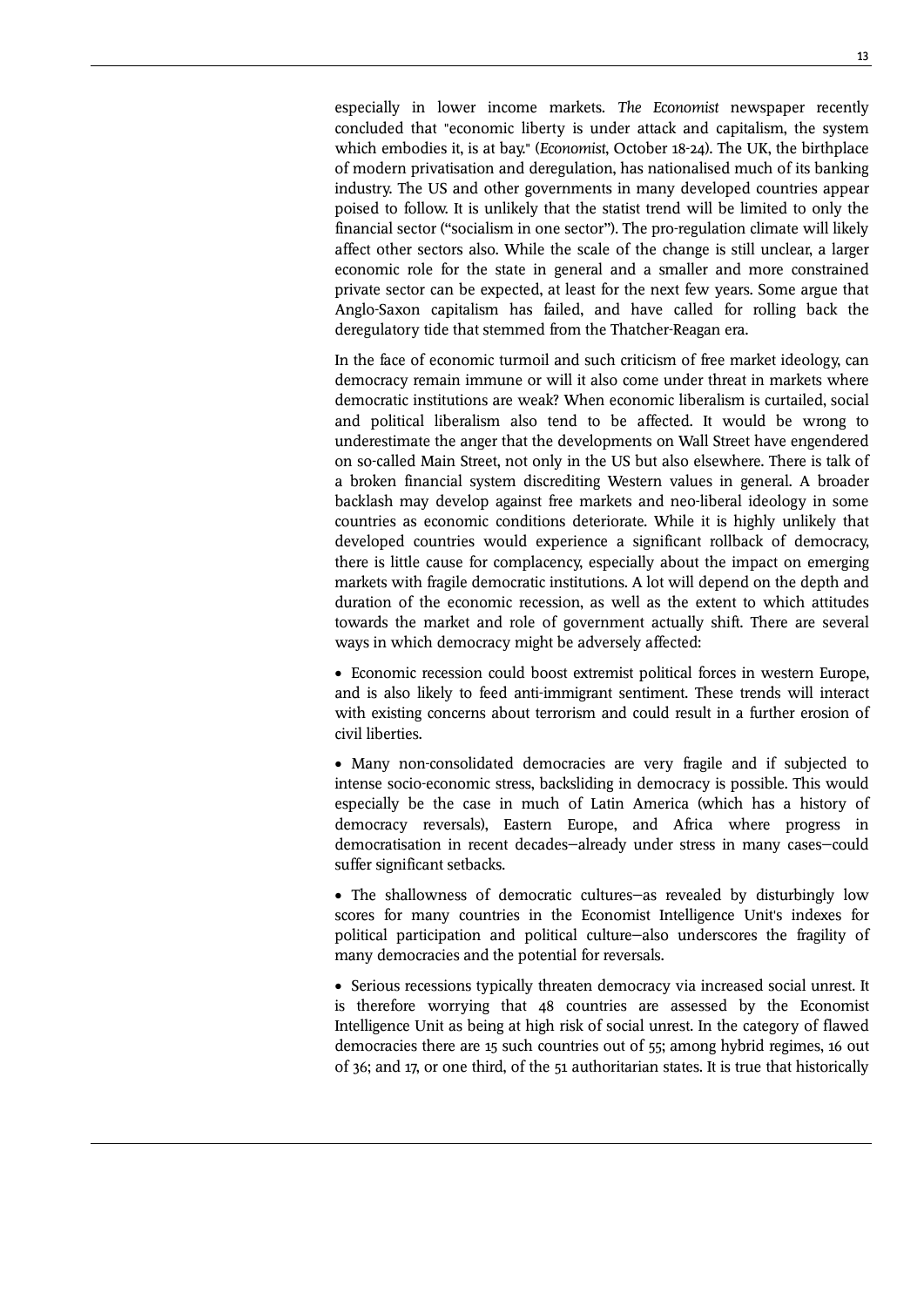14

economic crises and difficulties have been associated with democratic breakthroughs, such as the sudden collapse of seemingly stable autocratic regimes, as much as with the opposite outcome of increasing authoritarianism. However, under present circumstances, and given the combination of other factors that are at work, it seems much more likely that the negative impact on democratisation would predominate.

• Democracy promotion by the Western world was already discredited by the experience in the Middle East over recent years. The economic crisis is likely to further undermine the credibility of efforts by developed nations to promote their values abroad.

• The financial and economic crisis may increase the attractiveness of the Chinese model of authoritarian capitalism for many emerging markets.

#### **Table 4 Countries with a high or very high risk of social unrest, 2008 Flawed democracies**

Bolivia, Honduras, Indonesia, Macedonia, Moldova, Nicaragua, Panama, Papua New Guinea, Peru, Philippines, Serbia, Sri Lanka, Thailand, Timor-Leste, Ukraine

## **Hybrid regimes**

Bosnia ands Hercegovina, Cambodia, Ecuador, Ehiopia, Fiji, Guyana, Haiti, Iraq, Kenya, Kyrgyz Republic, Lebanon, Liberia, Pakistan, Palestinian Territories, Venezuela

#### **Authoritarian regimes**

Afghanistan, Bahrain, Burkina Faso, Chad, Congo Brazzaville, Cote d'Ivoire, Democratic Republic of Congo, Guinea, Iran, Myanmar, Niger, Nigeria, Sudan, Uzbekistan, Yemen, Zimbabwe

> • Political and economic freedom are often closely associated Our democracy index is negatively correlated with levels of government regulation in various fields, including the degree of financial sector regulation. While the causality is unclear, a rise in economic nationalism may be associated with less democracy.

> None of these points suggest a significant backsliding in democratisation is inevitable. Nonetheless, they do suggest that nations with a weak democratic tradition may be vulnerable to setbacks over the next few years.

**Defining and measuring democracy** There is no consensus on how to measure democracy—definitions of democracy are contested and there is an ongoing lively debate on the subject. The issue is not only of academic interest. For example, although democracypromotion is high on the list of US foreign policy priorities, there is no consensus within the US government on what constitutes a democracy.

> Although the terms freedom and democracy are often used interchangeably, the two are not synonymous. Democracy can be seen as a set of practices and principles that institutionalise and thus ultimately protect freedom. Even if a consensus on precise definitions has proved elusive, most observers today would agree that, at a minimum, the fundamental features of a democracy include government based on majority rule and the consent of the governed, the existence of free and fair elections, the protection of minority rights and respect for basic human rights. Democracy presupposes equality before the law, due process and political pluralism. A question arises whether reference to these basic features is sufficient for a satisfactory concept of democracy. As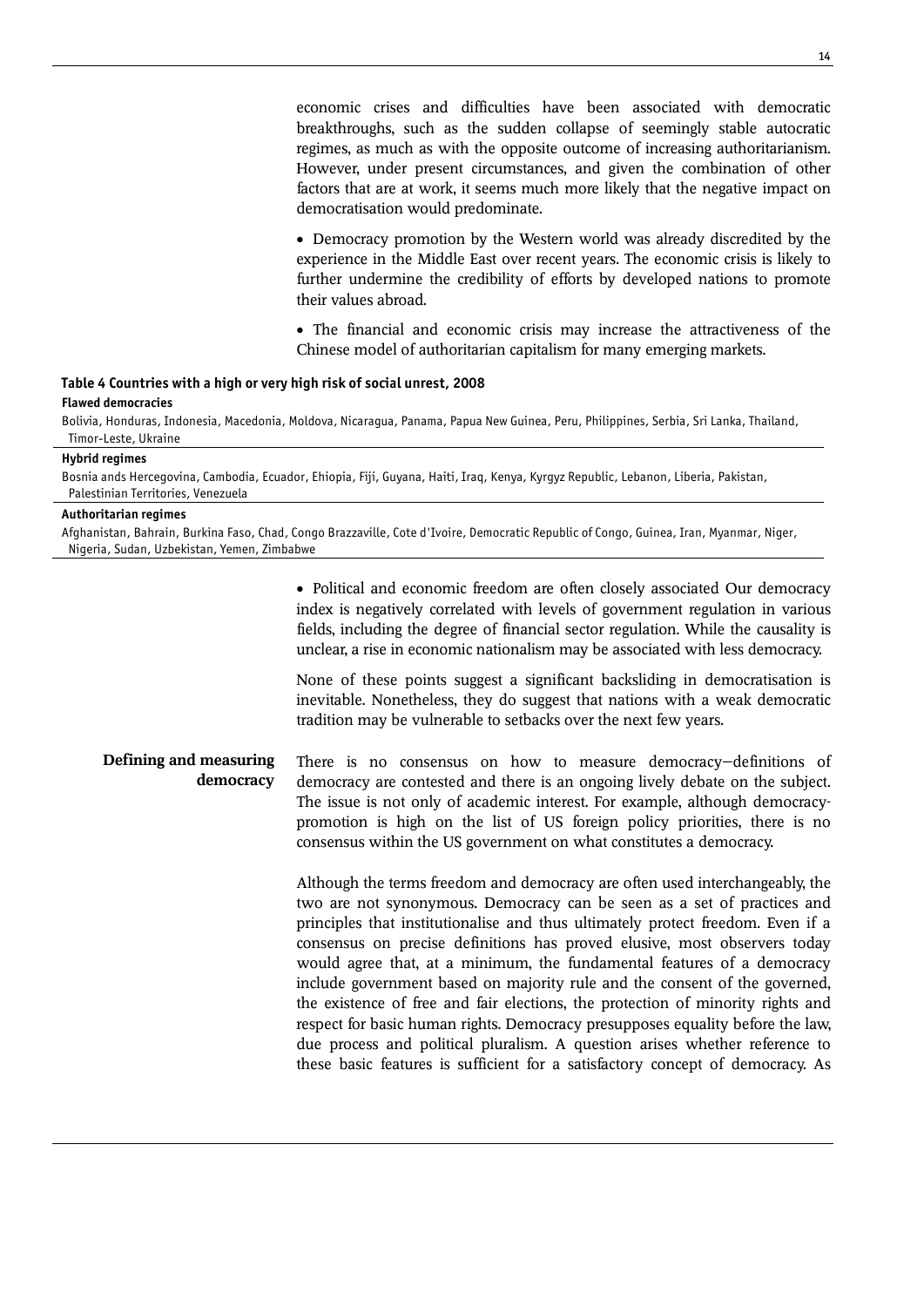Some insist that democracy is necessarily a dichotomous concept—a state is either democratic or not. But most measures now appear to adhere to a continuous concept, with the possibility of varying degrees of democracy. At present, the best-known measure is produced by the US-based Freedom House organisation. They produce a number of measures, of which the narrowest is that of "electoral democracy". Democracies in this minimal sense share at least one common, essential characteristic. Positions of political power are filled through regular, free, and fair elections between competing parties, and it is possible for an incumbent government to be turned out of office through elections. Freedom House criteria for an electoral democracy include:

1) A competitive, multiparty political system

2) Universal adult suffrage

3) Regularly contested elections conducted on the basis of secret ballots, reasonable ballot security and the absence of massive voter fraud

4) Significant public access of major political parties to the electorate through the media and through generally open political campaigning

Freedom House also measure the slightly broader concept of political freedom. This is somewhat (though not much) more demanding than the criteria for electoral democracy, covering the electoral process and political pluralism and, to a lesser extent the functioning of government and a few aspects of participation. At the end of 2007, 121 out of 193 states were classified as "electoral democracies; of these, on a more stringent criterion, 90 states were classified as "free".

A key difference in measures is between "thin", or minimalist, and "thick", or wider concepts of democracy (Coppedge, 2005). The thin concepts correspond closely to an immensely influential academic definition of democracy, that of Dahl's concept of polyarchy (Dahl, 1070). Polyarchy has eight components, or institutional requirements: almost all adult citizens have the right to vote; almost all adult citizens are eligible for public office; political leaders have the right to compete for votes; elections are free and fair; all citizens are free to form and join political parties and other organisations; all citizens are free to express themselves on all political issues; diverse sources of information about politics exist and are protected by law; and government policies depend on votes and other expressions of preference.

The Freedom House electoral democracy measure is a thin concept. Their measure of democracy based on political rights and civil liberties is "thicker" than the measure of "electoral democracy". Other definitions of democracy have broadened to include aspects of society and political culture in democratic societies.

**The Economist Intelligence Unit measure** The Economist Intelligence Unit's index is based on the view that measures of democracy that reflect the state of political freedoms and civil liberties are not "thick" enough. They do not encompass sufficiently or at all some features that determine how substantive democracy is or its quality. Freedom is an essential component of democracy, but not sufficient. In existing measures, the elements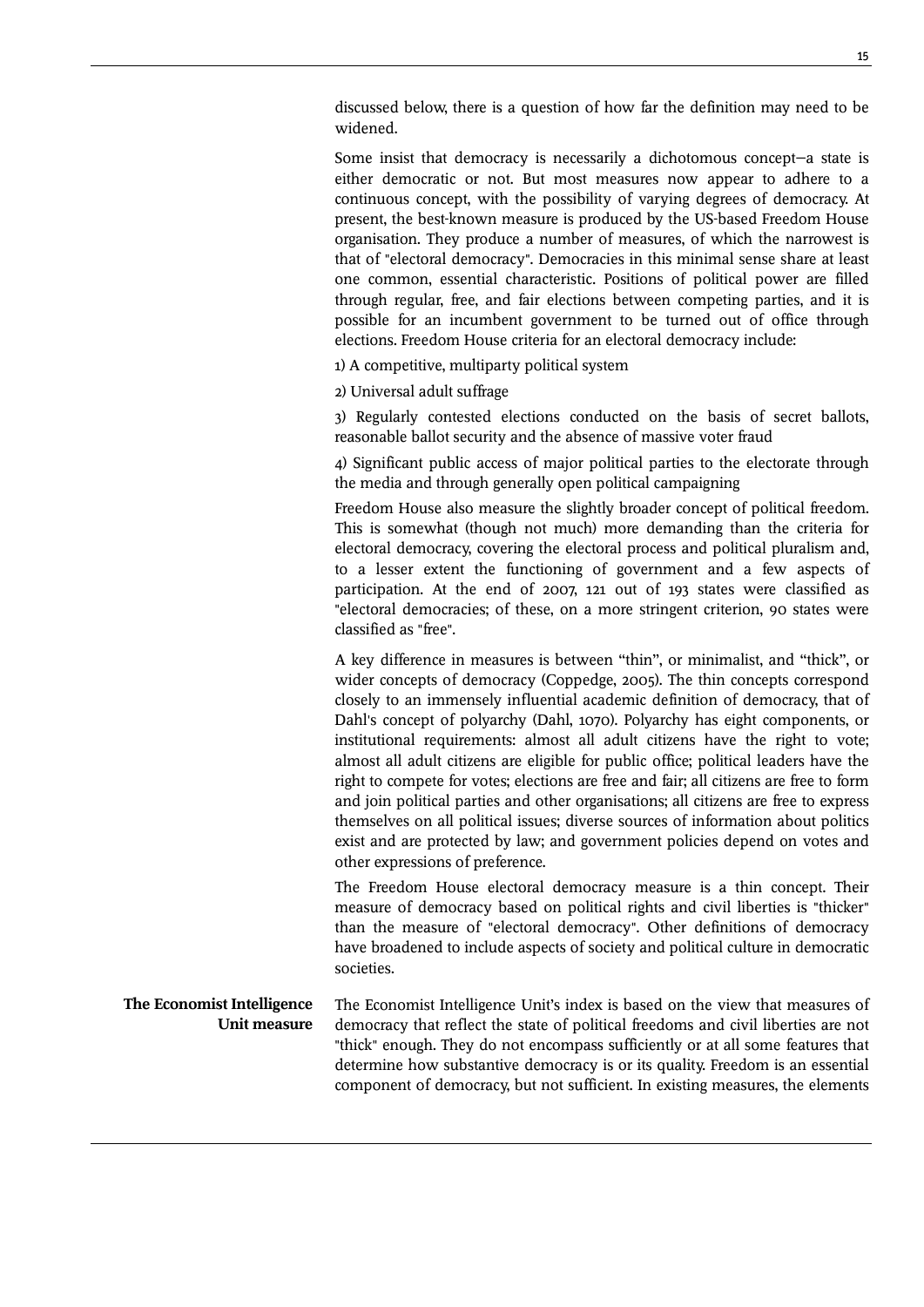of political participation and functioning of government are taken into account only in a marginal and formal way.

The Economist Intelligence Unit's democracy index is based on five categories: electoral process and pluralism; civil liberties; the functioning of government; political participation; and political culture. The five categories are inter-related and form a coherent conceptual whole. The condition of having free and fair competitive elections, and satisfying related aspects of political freedom, is clearly the sine quo none of all definitions.

All modern definitions, except the most minimalist, also consider civil liberties to be a vital component of what is often called "liberal democracy". The principle of the protection of basic human rights is widely accepted. It is embodied in constitutions throughout the world as well as in the UN Charter and international agreements such as the Helsinki Final Act (the Conference on Security and Co-operation in Europe). Basic human rights include the freedom of speech, expression and the press; freedom of religion; freedom of assembly and association; and the right to due judicial process. All democracies are systems in which citizens freely make political decisions by majority rule. But rule by the majority is not necessarily democratic. In a democracy majority rule must be combined with guarantees of individual human rights and the rights of minorities.

Most measures also include aspects of the minimum quality of functioning of government. If democratically-based decisions cannot or are not implemented then the concept of democracy is not very meaningful or it becomes an empty shell.

Democracy is more than the sum of its institutions. A democratic political culture is also crucial for the legitimacy, smooth functioning and ultimately the sustainability of democracy. A culture of passivity and apathy, an obedient and docile citizenry, are not consistent with democracy. The electoral process periodically divides the population into winners and losers. A successful democratic political culture implies that the losing parties and their supporters accept the judgment of the voters, and allow for the peaceful transfer of power.

Participation is also a necessary component, as apathy and abstention are enemies of democracy. Even measures that focus predominantly on the processes of representative, liberal democracy include (although inadequately or insufficiently) some aspects of participation. In a democracy, government is only one element in a social fabric of many and varied institutions, political organisations, and associations. Citizens cannot be required to take part in the political process, and they are free to express their dissatisfaction by not participating. However, a healthy democracy requires the active, freely chosen participation of citizens in public life. Democracies flourish when citizens are willing to participate in public debate, elect representatives and join political parties. Without this broad, sustaining participation, democracy begins to wither and become the preserve of small, select groups.

At the same time, even our "thicker", more inclusive and wider measure of democracy does not include other aspects—which some authors argue are also crucial components of democracy—such as levels of economic and social well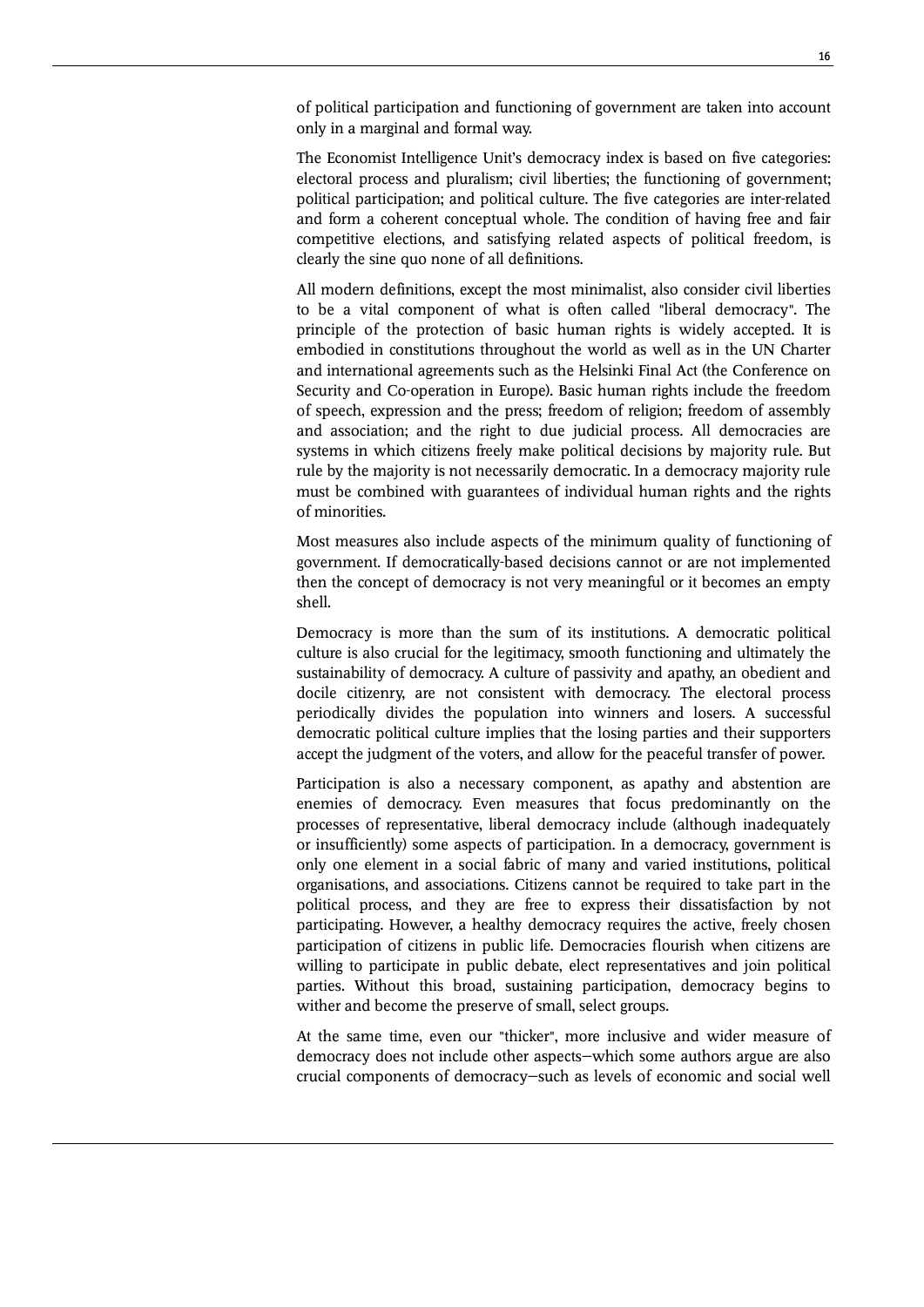being. Thus our Index respects the dominant tradition that holds that a variety of social and economic outcomes can be consistent with political democracy, which is a separate concept.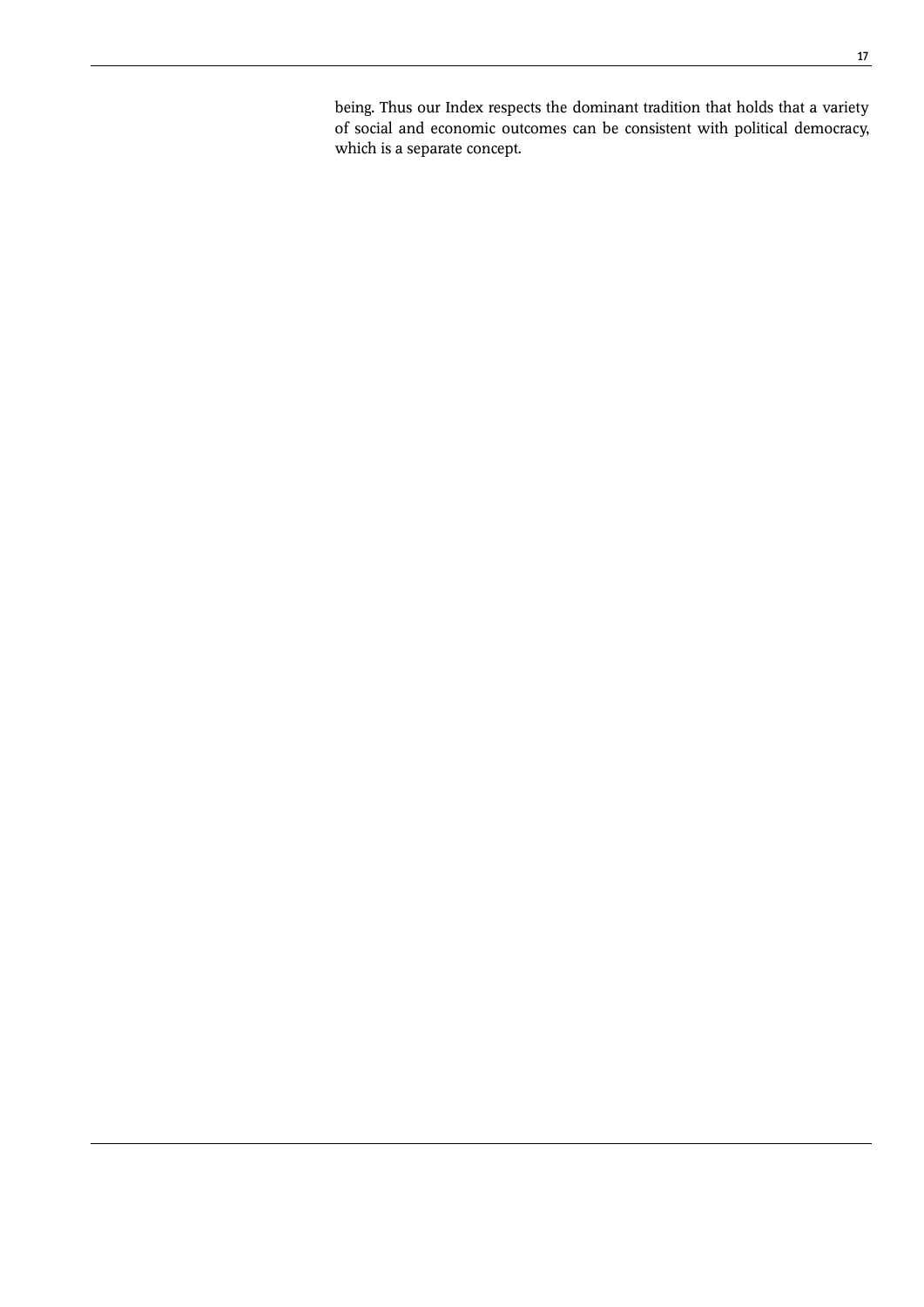## **Methodology**

The Economist Intelligence Unit's index of democracy, on a 0 to 10 scale, is based on the ratings for 60 indicators grouped in five categories: electoral process and pluralism; civil liberties; the functioning of government; political participation; and political culture. Each category has a rating on a 0 to 10 scale, and the overall index of democracy is the simple average of the five category indexes.

The category indexes are based on the sum of the indicator scores in the category, converted to a 0 to 10 scale. Adjustments to the category scores are made if countries do not score a 1 in the following critical areas for democracy:

1. whether national elections are free and fair

2. the security of voters

3. the influence of foreign powers on government

4. the capability of the civil service to implement policies.

If the scores for the first three questions are  $\sigma$  (or  $\sigma$ , $\sigma$ ), one point ( $\sigma$ , $\sigma$ , $\sigma$ ) is deducted from the index in the relevant category (either the electoral process and pluralism or the functioning of government). If the score for  $4$  is  $\alpha$ , one point is deducted from the functioning of government category index.

The index values are used to place countries within one of four types of regimes:

- 1. Full democracies —scores of 8-10
- 2. Flawed democracies—score of 6 to 7.9
- 3. Hybrid regimes—scores of 4 to 5.9
- 4 Authoritarian regimes—scores below 4

Threshold points for regime types depend on overall scores that are rounded to one decimal point.

## **The scoring system**

We use a combination of a dichotomous and a three-point scoring system for the 60 indicators. A dichotomous 1-0 scoring system (1 for a yes and 0 for a no answer) is not without problems, but it has several distinct advantages over more refined scoring scales (such as the often-used 1-5 or 1-7). For many indicators, the possibility of a 0.5 score is introduced, to capture 'grey areas' where a simple yes (1) of no (0) is problematic, with guidelines as to when that should be used. Thus for many indicators there is a three-point scoring system, which represents a compromise between simple dichotomous scoring and the use of finer scales.

The problems of 1-5 or 1-7 scoring scales are numerous. For most indicators under such a system, it is extremely difficult to define meaningful and comparable criteria or guidelines for each score. This can lead to arbitrary, spurious and non-comparable scorings. For example, a score of 2 for one country may be scored a 3 in another and so on. Or one expert might score an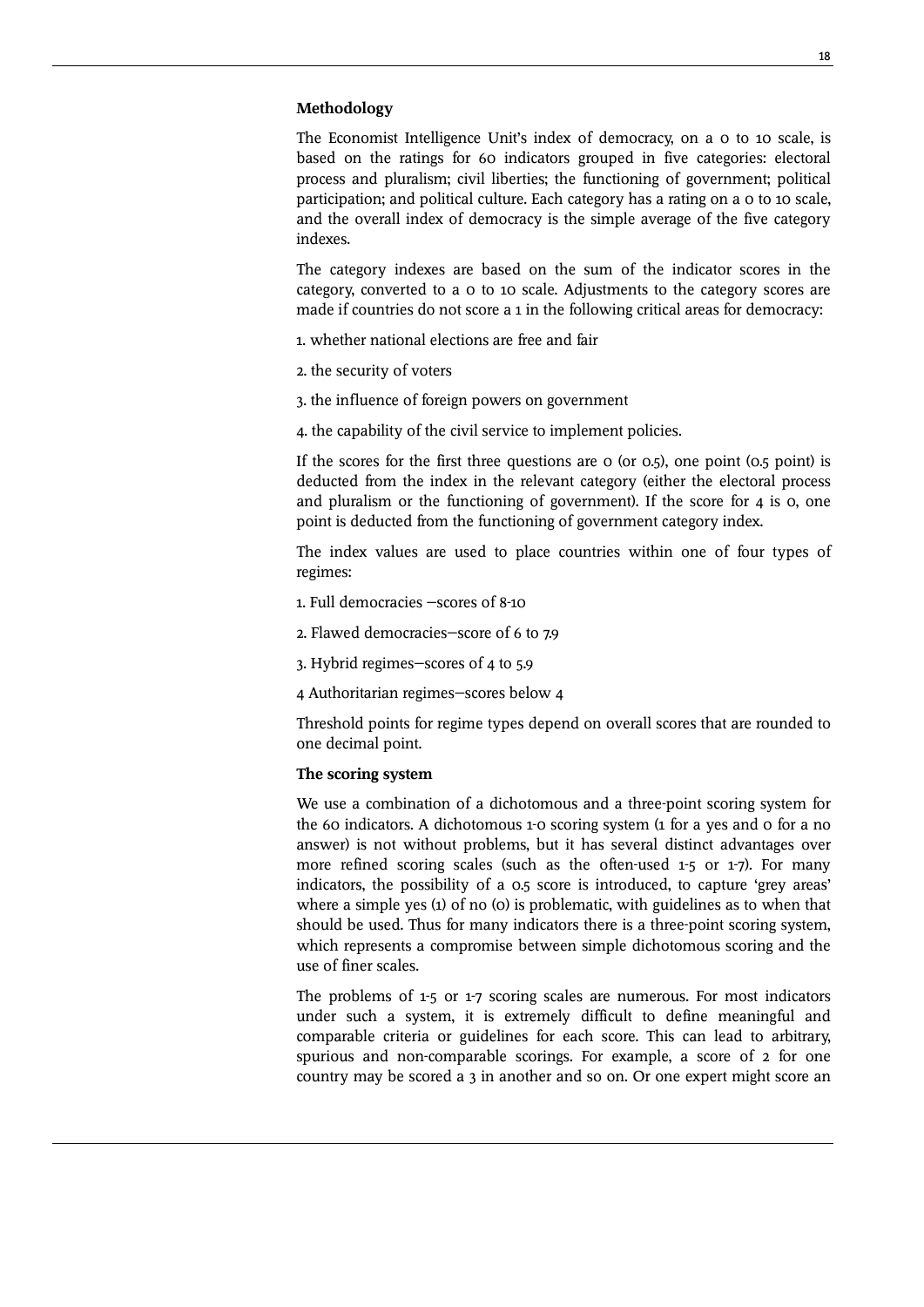indicator for a particular country in a different way to another expert. This contravenes a basic principle of measurement, that of so-called *reliability*—the degree to which a measurement procedure produces the same measurements every time, regardless of who is performing it. Two- and three-point systems do not guarantee reliability, but make it more likely.

Second, comparability between indicator scores and aggregation into a multidimensional index appears more valid with a two or three-point scale for each indicator (the dimensions being aggregated are similar across indicators). By contrast, with a 1-5 system, the scores are more likely to mean different things across the indicators (for example a 2 for one indicator may be more comparable to a 3 or 4 for another indicator, rather than a 2 for that indicator). The

problems of a 1-5 or 1-7 system are magnified when attempting to extend the index to many regions and countries.

Some features of the Economist Intelligence Unit index

#### *Public opinion surveys*

A crucial, differentiating aspect of our measure is that in addition to experts' assessments we use, where available, public opinion surveys—mainly the World Values Survey. Indicators based on the surveys predominate heavily in the political participation and political culture categories, and a few are used in the civil liberties and functioning of government categories.

In addition to the World Values Survey, other sources that can be leveraged include the Eurobarometer surveys, Gallup polls, Latin American Barometer, and national surveys. In the case of countries for which survey results are missing, survey results for similar countries and expert assessment are used to fill in gaps.

#### *Participation and voter turnout*

After increasing for many decades, there has been a trend of decreasing voter turnout in most established democracies since the 1960s. Low turnout may be due to disenchantment, but it can also be a sign of contentment. Many, however, see low turnout as undesirable, and there is much debate over the factors that affect turnout and how to increase it.

A high turnout is generally seen as evidence of the legitimacy of the current system. Contrary to widespread belief, there is in fact a close correlation between turnout and overall measures of democracy—ie developed, consolidated democracies have, with very few exceptions, higher turnout (generally above 70%) than less established democracies.

*The legislative and executive branches* 

The appropriate balance between these is much-disputed in political theory. In our model the clear predominance of the legislature is rated positively as there is a very strong correlation between legislative dominance and measures of overall democracy.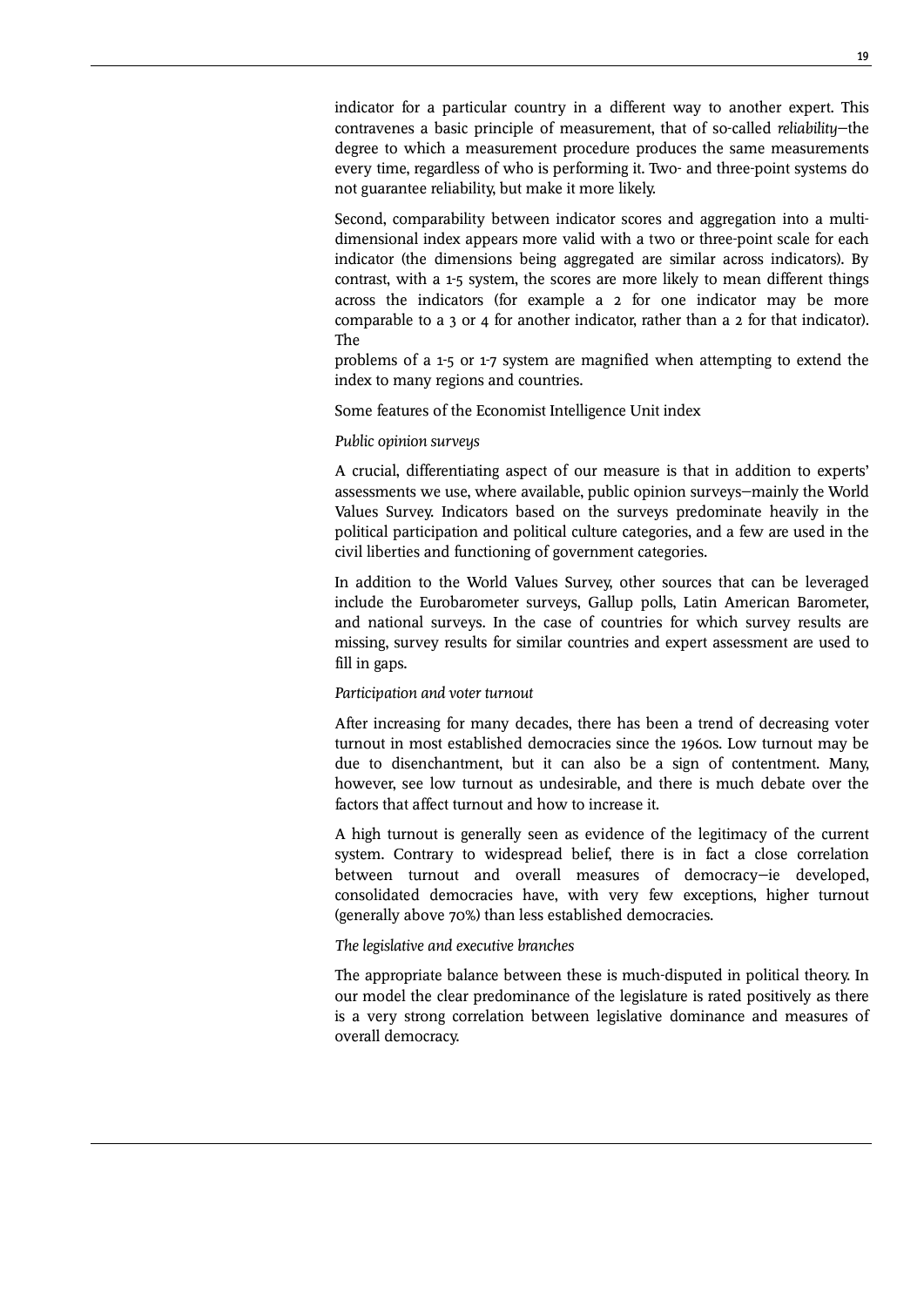#### **The model**

**I Electoral process and pluralism** 1. Are elections for the national legislature and head of government free?

Consider whether elections are competitive in that electors are free to vote and are offered a range of choices.

1: Essentially unrestricted conditions for the presentation of candidates (for example, no bans on major parties)

0.5: There are some restrictions on the electoral process

0: A single-party system or major impediments exist (for example, bans on a major party or candidate)

2. Are elections for the national legislature and head of government fair?

1: No major irregularities in the voting process

0.5: Significant irregularities occur (intimidation, fraud), but do not affect significantly the overall outcome

0: Major irregularities occur and affect the outcome

Score 0 if score for question 1 is 0.

3. Are municipal elections both free and fair?

1: Are free and fair

0.5: Are free but not fair

0: Are neither free nor fair

4. Is there universal suffrage for all adults?

Bar generally accepted exclusions (for example, non-nationals; criminals; members of armed forces in some countries)

1: Yes

0: No

5. Can citizens cast their vote free of significant threats to their security from state or non-state bodies?

1: Yes

0: No

6. Do laws provide for broadly equal campaigning opportunities?

1: Yes

0.5: Yes formally, but in practice opportunities are limited for some candidates

0: No

7. Is the process of financing political parties transparent and generally accepted?

1: Yes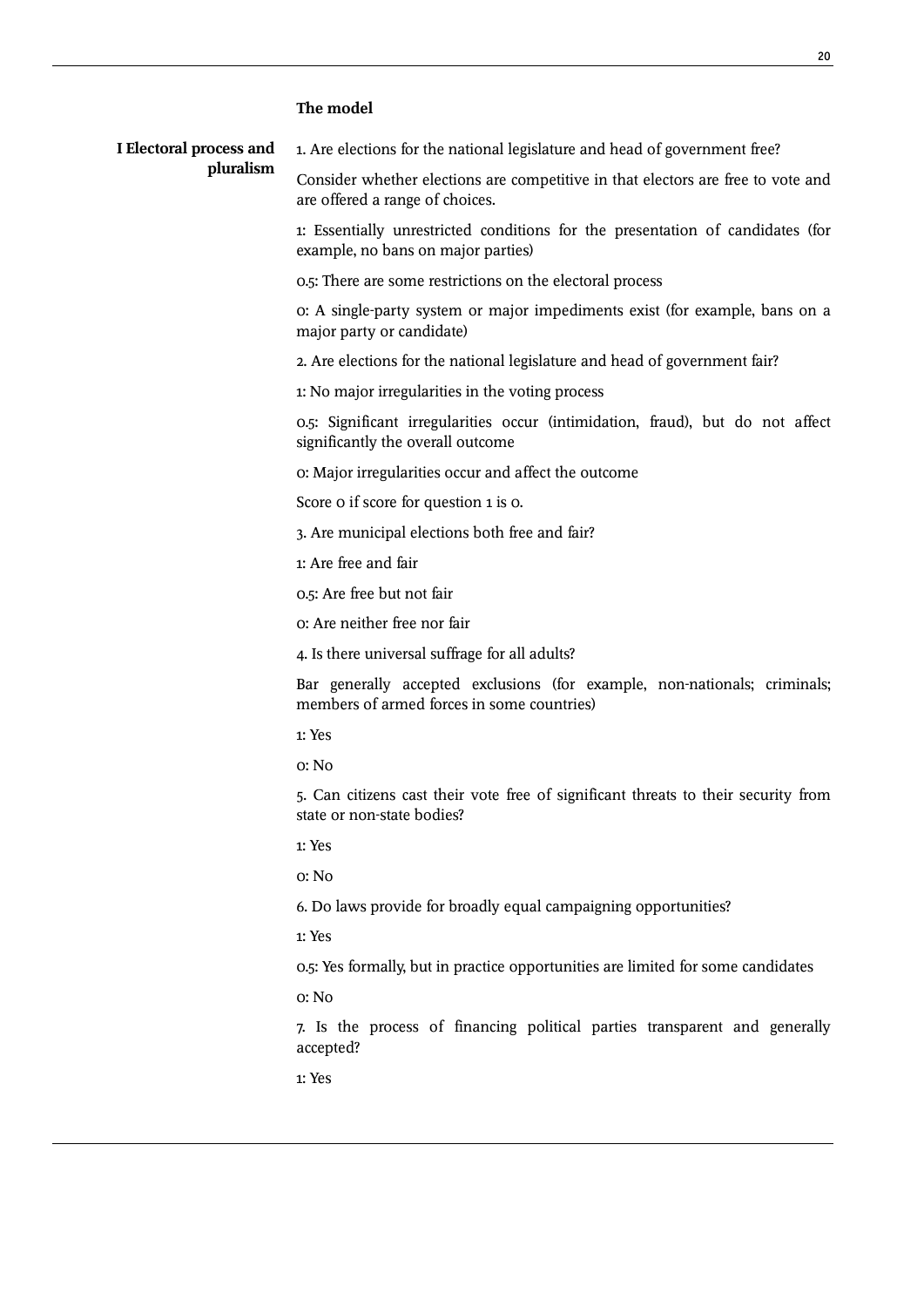0.5: Not fully transparent

0: No

8. Following elections, are the constitutional mechanisms for the orderly transfer of power from one government to another clear, established and accepted?

1: All three criteria are fulfilled

0.5: Two of the three criteria are fulfilled

0: Only one or none of the criteria is satisfied

9. Are citizens free to form political parties that are independent of the government?

1. Yes

0.5: There are some restrictions

0: No

10. Do opposition parties have a realistic prospect of achieving government?

1: Yes

0.5: There is a dominant two-party system in which other political forces never have any effective chance of taking part in national government

0: No

11. Is potential access to public office open to all citizens?

1: Yes

0.5: Formally unrestricted, but in practice restricted for some groups, or for citizens from some parts of the country

0: No

12. Are citizens free to form political and civic organisations, free of state interference and surveillance?

1: Yes

0.5: Officially free, but subject to some restrictions or interference

0: No

**II Functioning of government** 13. Do freely elected representatives determine government policy?

1: Yes

0.5: Exercise some meaningful influence

0: No

14. Is the legislature the supreme political body, with a clear supremacy over other branches of government?

1: Yes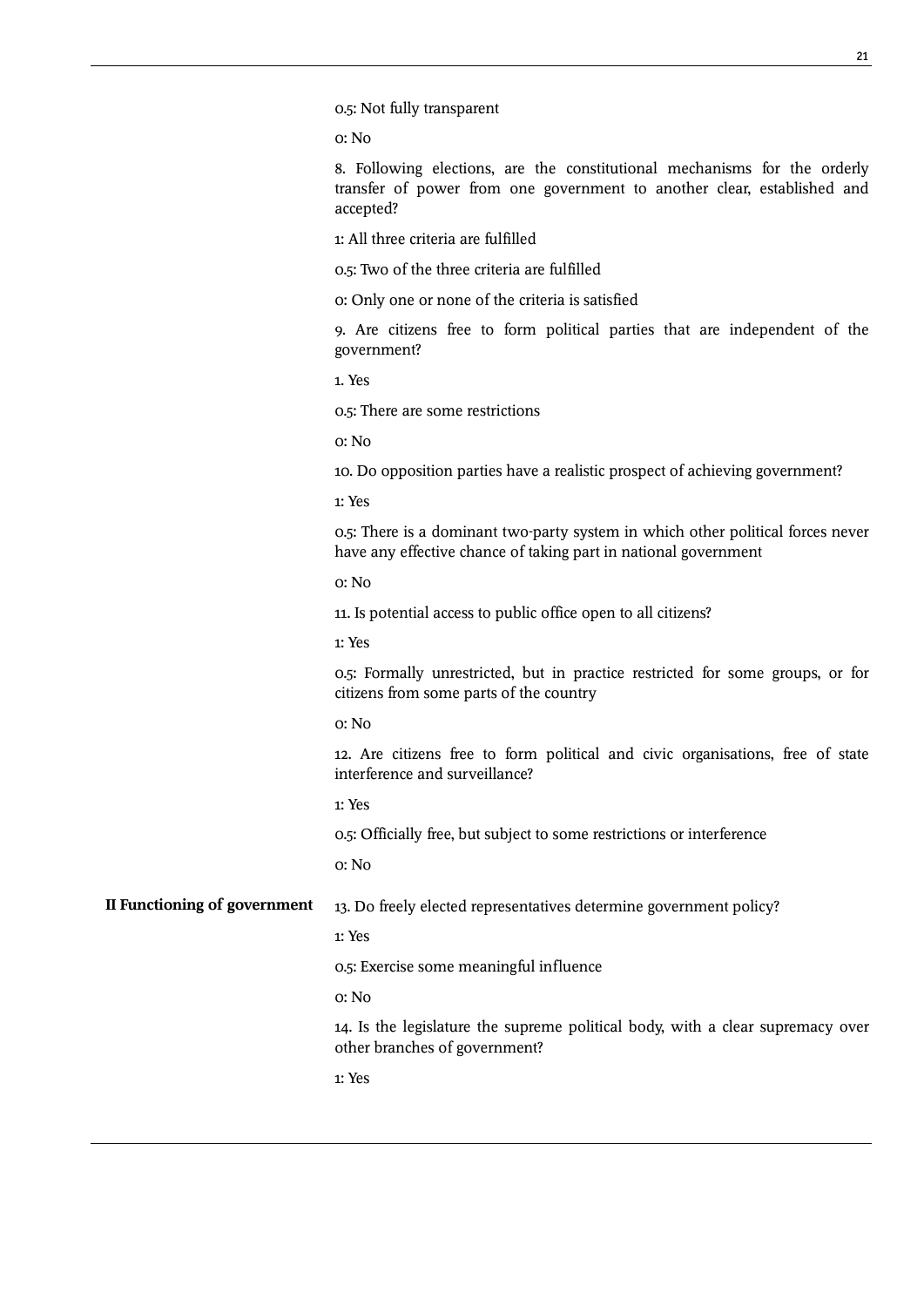## 0: No

15. Is there an effective system of checks and balances on the exercise of government authority?

1: Yes

0.5: Yes, but there are some serious flaws

0: No

16. Government is free of undue influence by the military or the security services

1: Yes

0.5: Influence is low, but the defence minister is not a civilian. If the current risk of a military coup is extremely low, but the country has a recent history of military rule or coups

0: No

17. Foreign powers do not determine important government functions or policies

1: Yes

0.5: Some features of a protectorate

0: No (significant presence of foreign troops; important decisions taken by foreign power; country is a protectorate)

18. Special economic, religious or other powerful domestic groups do not exercise significant political power, parallel to democratic institutions?

1: Yes

0.5: Exercise some meaningful influence

0: No

19. Are sufficient mechanisms and institutions in place for assuring government accountability to the electorate in between elections?

1: Yes

0.5. Yes, but serious flaws exist

0: No

20. Does the government's authority extend over the full territory of the country?

1: Yes

0: No

21. Is the functioning of government open and transparent, with sufficient public access to information?

1: Yes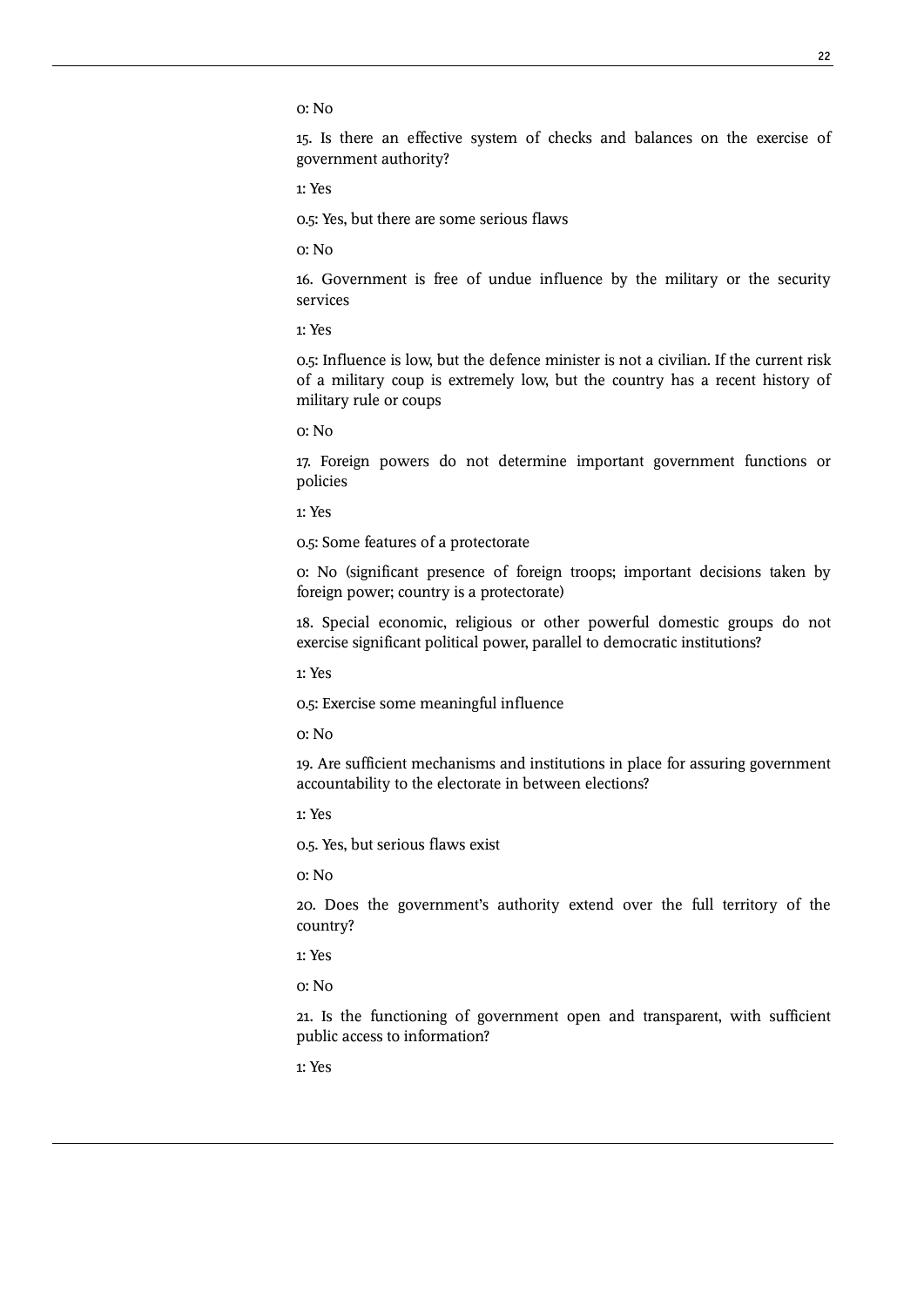0.5: Yes, but serious flaws exist

0: No

22. How pervasive is corruption?

1: Corruption is not a major problem

0.5: Corruption is a significant issue

0: Pervasive corruption exists

23. Is the civil service willing and capable of implementing government policy?

1: Yes

0.5. Yes, but serious flaws exist

0: No

24. Popular perceptions of the extent to which they have free choice and control over their lives

1: High

0.5: Moderate

0: Low

If available, from World Values Survey

% of people who think that they have a great deal of choice/control

1 if more than 70%

0.5 if 50-70%

0 if less than 50%

25. Public confidence in government

1: High

0.5: Moderate

0: Low

If available, from World Values Survey

% of people who have a "great deal" or "quite a lot" of confidence in government

1 if more than 40%

0.5 if 25-40%

0 if less than 25%

26. Public confidence in political parties

1: High

0.5: Moderate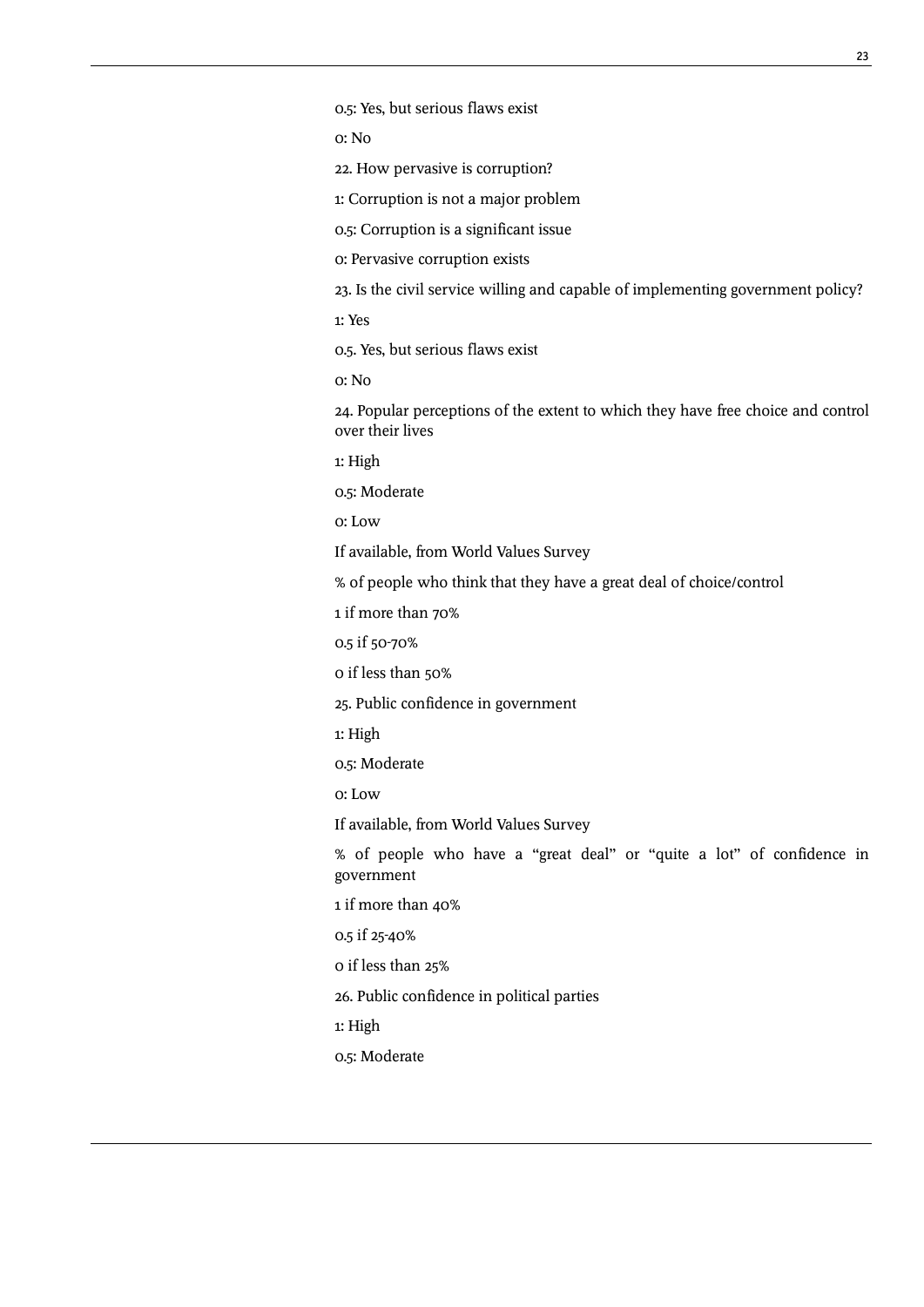|                                    | o: Low                                                                                                                             |
|------------------------------------|------------------------------------------------------------------------------------------------------------------------------------|
|                                    | If available, from World Values Survey                                                                                             |
|                                    | % of people who have a "great deal" or "quite a lot" of confidence                                                                 |
|                                    | 1 if more than 40%                                                                                                                 |
|                                    | 0.5 if 25-40%                                                                                                                      |
|                                    | o if less than 25%                                                                                                                 |
| <b>III Political participation</b> | 27. Voter participation/turn-out for national elections.                                                                           |
|                                    | (average turnout in parliamentary and/or presidential elections since 2000.<br>Turnout as proportion of population of voting age). |
|                                    | 1 if consistently above 70%                                                                                                        |
|                                    | 0.5 if between 50% and 70%                                                                                                         |
|                                    | o if below 50%                                                                                                                     |
|                                    | If voting is obligatory, score o. Score o if scores for questions 1 or 2 is 0.                                                     |
|                                    | 28. Do ethnic, religious and other minorities have a reasonable degree of<br>autonomy and voice in the political process?          |
|                                    | 1: Yes                                                                                                                             |
|                                    | 0.5: Yes, but serious flaws exist                                                                                                  |
|                                    | 0: No                                                                                                                              |
|                                    | 29. Women in parliament                                                                                                            |
|                                    | % of members of parliament who are women                                                                                           |
|                                    | 1 if more than 20% of seats                                                                                                        |
|                                    | 0.5 if 10-20%                                                                                                                      |
|                                    | o if less than 10%                                                                                                                 |
|                                    | 30. Extent of political participation. Membership of political parties and<br>political non-governmental organisations.            |
|                                    | Score 1 if over 7% of population for either                                                                                        |
|                                    | Score 0.5 if 4% to 7%                                                                                                              |
|                                    | Score o if under 4%.                                                                                                               |
|                                    | If participation is forced, score o.                                                                                               |
|                                    | 31. Citizens' engagement with politics                                                                                             |
|                                    | 1: High                                                                                                                            |
|                                    | 0.5: Moderate                                                                                                                      |
|                                    | o: Low                                                                                                                             |
|                                    |                                                                                                                                    |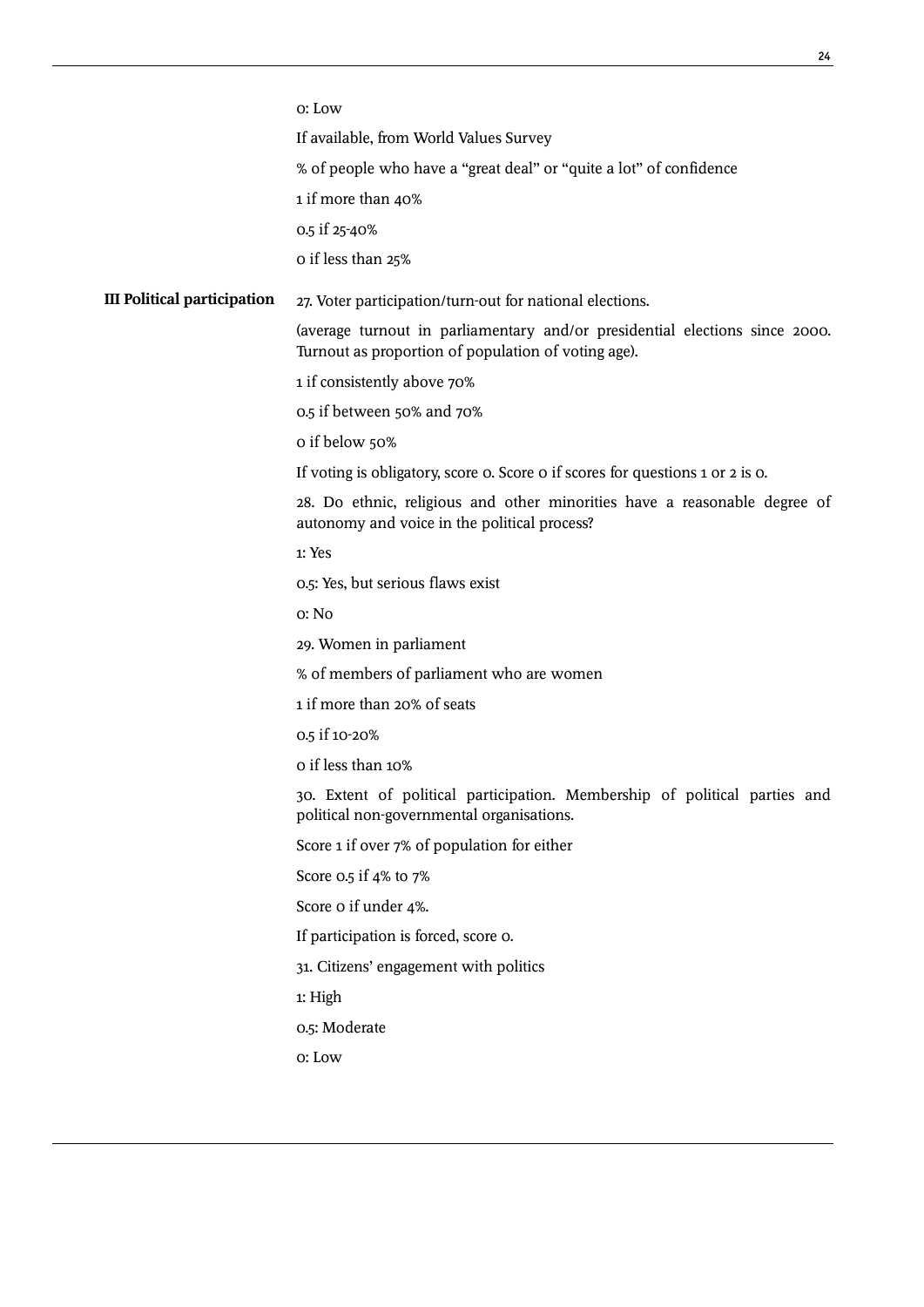If available, from World Values Survey

% of people who are very or somewhat interested in politics

1 if over 60%

0.5 if 40% to 60%

0 if less than 40%

32. The preparedness of population to take part in lawful demonstrations.

1: High

0.5: Moderate

0: Low

If available, from World Values Survey

% of people who have taken part in or would consider attending lawful demonstrations

1 if over 40%

0.5 if 30% to 40%

0 if less than 30%

33. Adult literacy

1 if over 90%

0.5 if 70% to 90%

0 if less than 70%

34. Extent to which adult population shows an interest in and follows politics in the news.

1: High

0.5: Moderate

0: Low

If available, from World Values Survey

% of population that follows politics in the news media (print, TV or radio) every day

1 if over 50%

0.5 if 30% to 50%

0 if less than 30%

35. The authorities make a serious effort to promote political participation.

1: Yes

0.5: Some attempts

0: No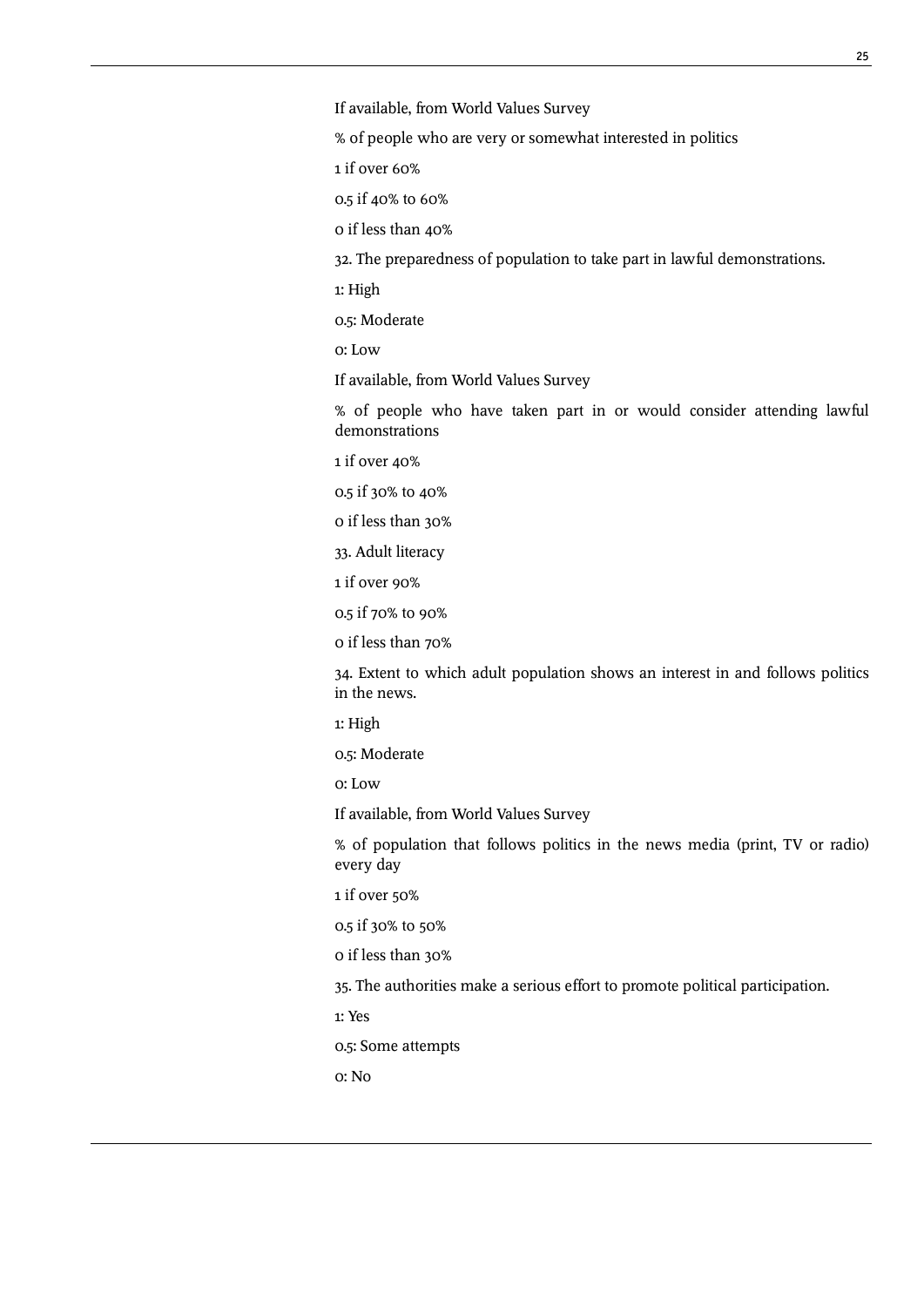|                                        | Consider the role of the education system, and other promotional efforts<br>Consider measures to facilitate voting by members of the diaspora.   |
|----------------------------------------|--------------------------------------------------------------------------------------------------------------------------------------------------|
|                                        | If participation is forced, score o.                                                                                                             |
| <b>IV Democratic political culture</b> | 36. Is there a sufficient degree of societal consensus and cohesion to underpin a<br>stable, functioning democracy?                              |
|                                        | 1: Yes                                                                                                                                           |
|                                        | 0.5: Yes, but some serious doubts and risks                                                                                                      |
|                                        | 0: No                                                                                                                                            |
|                                        | 37. Perceptions of leadership; proportion of the population that desires a strong<br>leader who bypasses parliament and elections.               |
|                                        | 1: Low                                                                                                                                           |
|                                        | 0.5: Moderate                                                                                                                                    |
|                                        | o: High                                                                                                                                          |
|                                        | If available, from World Values Survey                                                                                                           |
|                                        | % of people who think it would be good or fairly good to have a strong leader<br>who does not bother with parliament and elections               |
|                                        | 1 if less than 30%                                                                                                                               |
|                                        | 0.5 if 30% to 50%                                                                                                                                |
|                                        | o if more than 50%                                                                                                                               |
|                                        | 38. Perceptions of military rule; proportion of the population that would prefer<br>military                                                     |
|                                        | 1: Low                                                                                                                                           |
|                                        | 0.5: Moderate                                                                                                                                    |
|                                        | o: High                                                                                                                                          |
|                                        | If available, from World Values Survey                                                                                                           |
|                                        | % of people who think it would be very or fairly good to have army rule                                                                          |
|                                        | 1 if less than 10%                                                                                                                               |
|                                        | 0.5 if 10% to 30%                                                                                                                                |
|                                        | o if more than 30%                                                                                                                               |
|                                        | 39. Perceptions of rule by experts or technocratic government; proportion of the<br>population that would prefer rule by experts or technocrats. |
|                                        | 1: Low                                                                                                                                           |
|                                        | 0.5: Moderate                                                                                                                                    |
|                                        | o: High                                                                                                                                          |
|                                        |                                                                                                                                                  |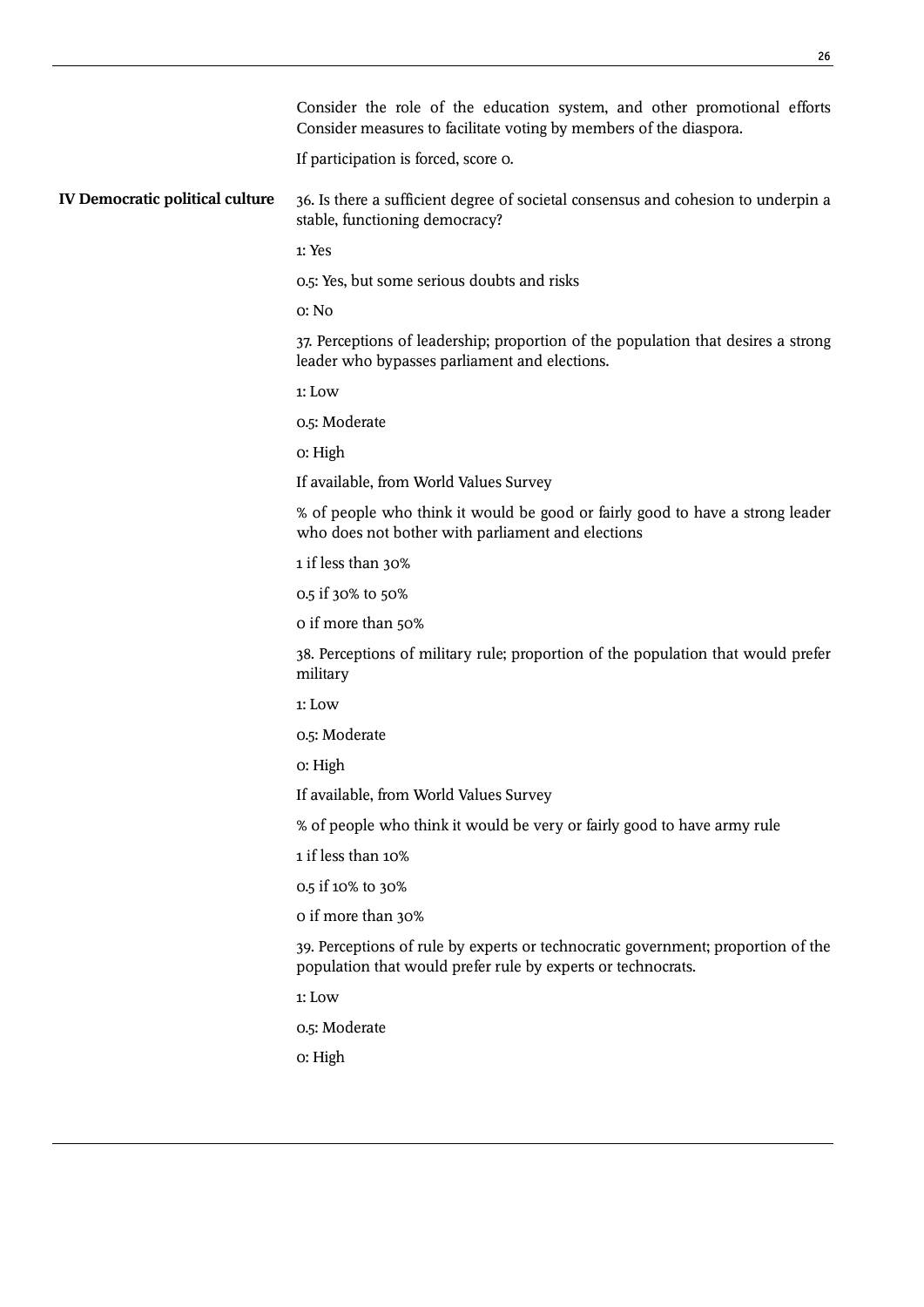If available, from World Values Survey

% of people who think it would be very or fairly good to have experts, not government, make decisions for the country

1 if less than 50%

0.5 if 50% to 70%

0 if more than 70%

40. Perception of democracy and public order; proportion of the population that believes that democracies are not good at maintaining public order.

1: Low

0.5: Moderate

0: High

If available, from World Values Survey

% of people who disagree with the view that democracies are not good at maintaining order

1 if more than 70%

0.5 if 50% to 70%

0 if less than 50%

41. Perception of democracy and the economic system; proportion of the population that believes that democracy benefits economic performance

If available, from World Values Survey

% of people who disagree with the view that the economic system runs badly in democracies

1 if more than 80%

0.5 if 60% to 80%

0 if less than 60%

42. Degree of popular support for democracy

1: High

0.5: Moderate

0: Low

If available, from World Values Survey

% of people who agree or strongly agree that democracy is better than any other form of government

1 if more than 90%

0.5 if 75% to 90%

0 if less than 75%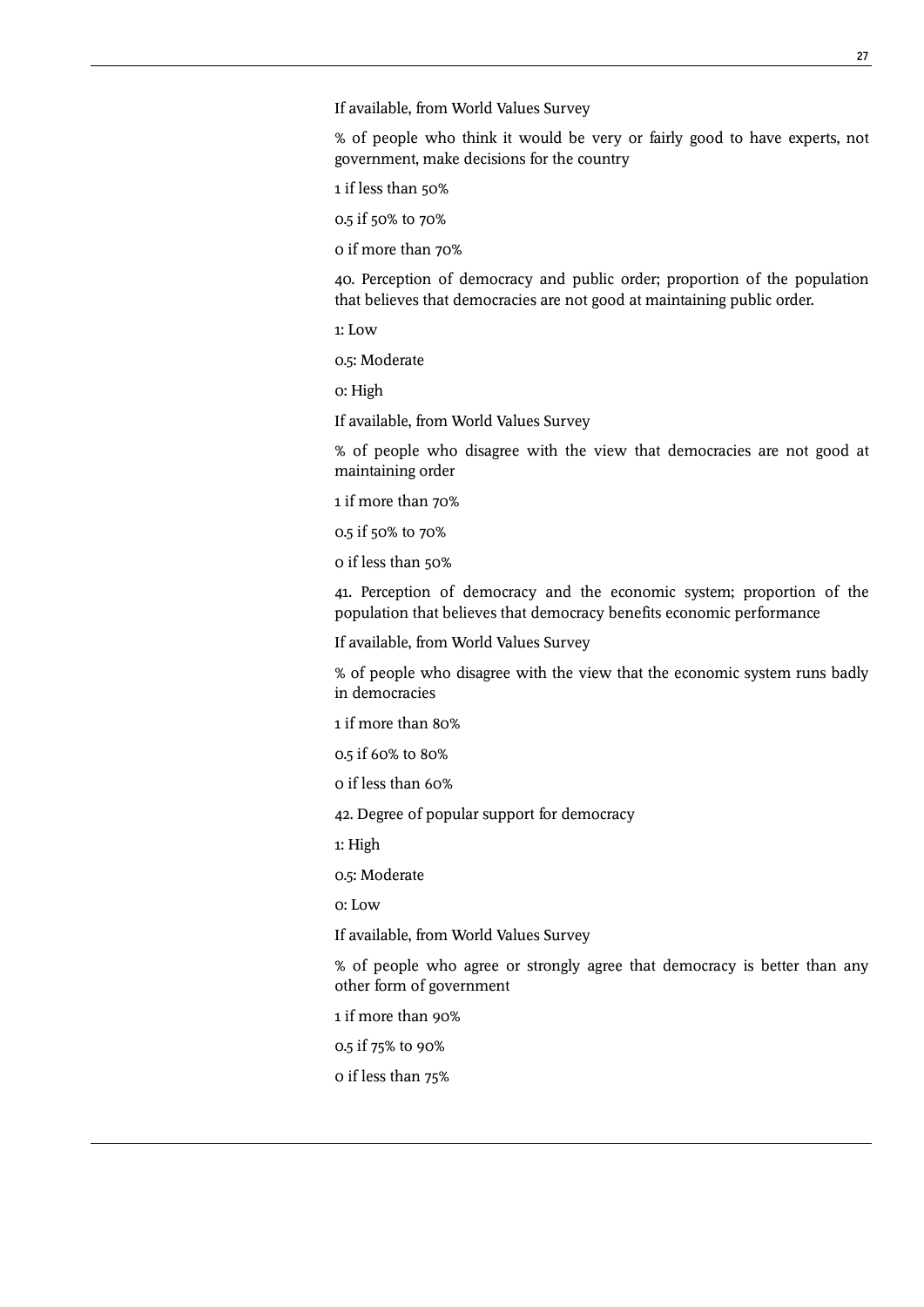43. There is a strong tradition of the separation of church and state

1: Yes

0.5: Some residual influence of church on state

0: No

**V Civil liberties** 44. Is there a free electronic media?

1: Yes

0.5: Pluralistic, but state-controlled media are heavily favoured. One or two private owners dominate the media

0: No

45. Is there a free print media?

1: Yes

0.5: Pluralistic, but state-controlled media are heavily favoured. There is high degree of concentration of private ownership of national newspapers

0: No

46. Is there freedom of expression and protest (bar only generally accepted restrictions such as banning advocacy of violence)?

1: Yes

0.5: Minority view points are subject to some official harassment. Libel laws restrict heavily scope for free expression

0: No

47. Is media coverage robust? Is there open and free discussion of public issues, with a reasonable diversity of opinions?

1: Yes

0.5: There is formal freedom, but high degree of conformity of opinion, including through self-censorship, or discouragement of minority or marginal views

0: No

48. Are there political restrictions on access to the Internet?

1: No

0.5: Some moderate restrictions

0: Yes

49. Are citizens free to form professional organisations and trade unions?

1: Yes

0.5: Officially free, but subject to some restrictions

0: No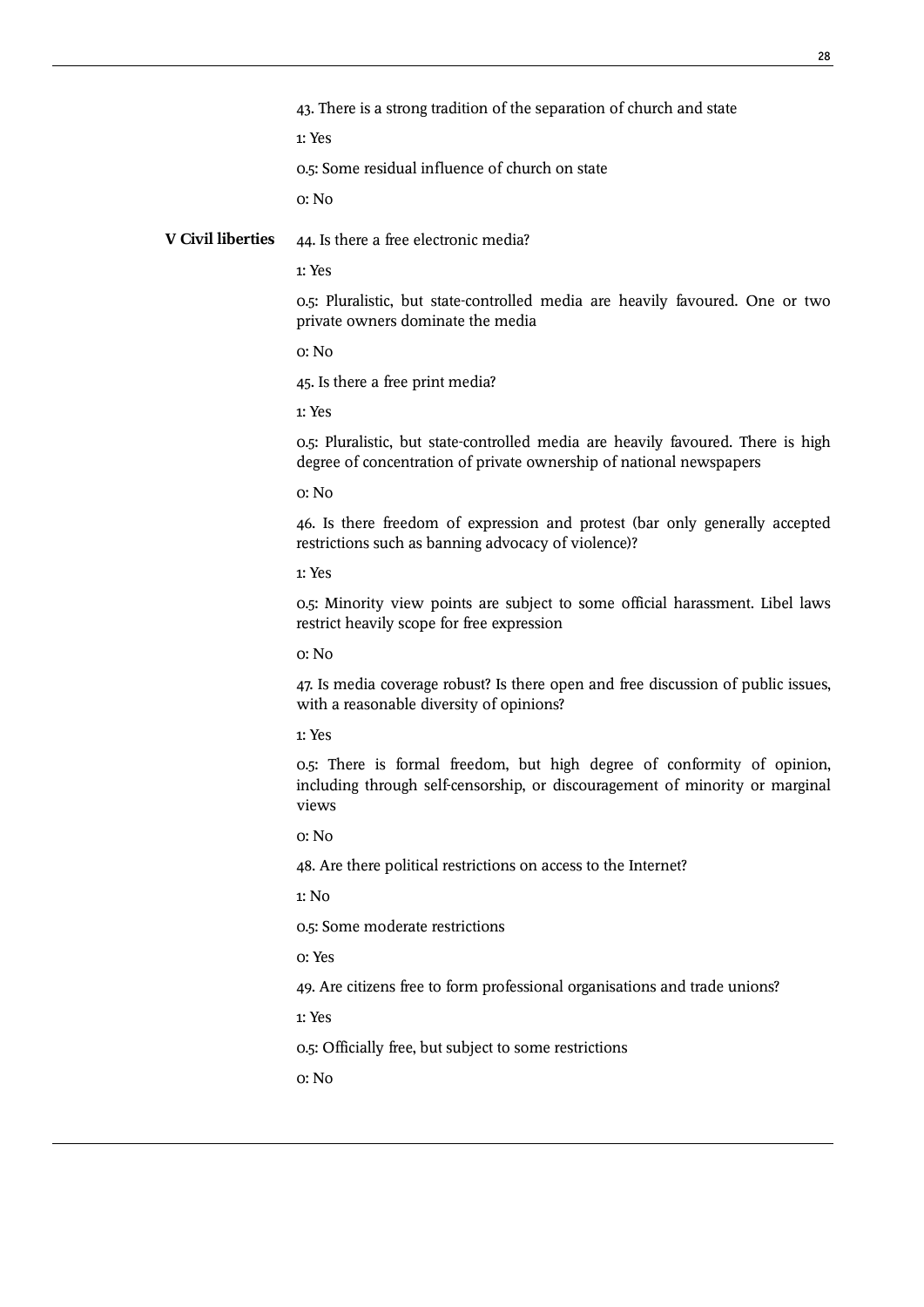50. Do institutions provide citizens with the opportunity to successfully petition government to redress grievances?

1: Yes

0.5: Some opportunities

0: No

51. The use of torture by the state

1: Torture is not used

0: Torture is used

52. The degree to which the judiciary is independent of government influence.

Consider the views of international legal and judicial watchdogs. Have the courts ever issued an important judgement against the government, or a senior government official?

1: High

0.5: Moderate

0: Low

53. The degree of religious tolerance and freedom of religious expression.

Are all religions permitted to operate freely, or are some restricted? Is the right to worship permitted both publicly and privately? Do some religious groups feel intimidated by others, even if the law requires equality and protection?

1: High

0.5: Moderate

0: Low

54. The degree to which citizens are treated equally under the law.

Consider whether favoured members of groups are spared prosecution under the law.

1: High

0.5: Moderate

0: Low

55. Do citizens enjoy basic security?

1: Yes

0.5: Crime is so pervasive as to endanger security for large segments

0: No

56. Extent to which private property rights protected and private business is free from undue government influence

1: High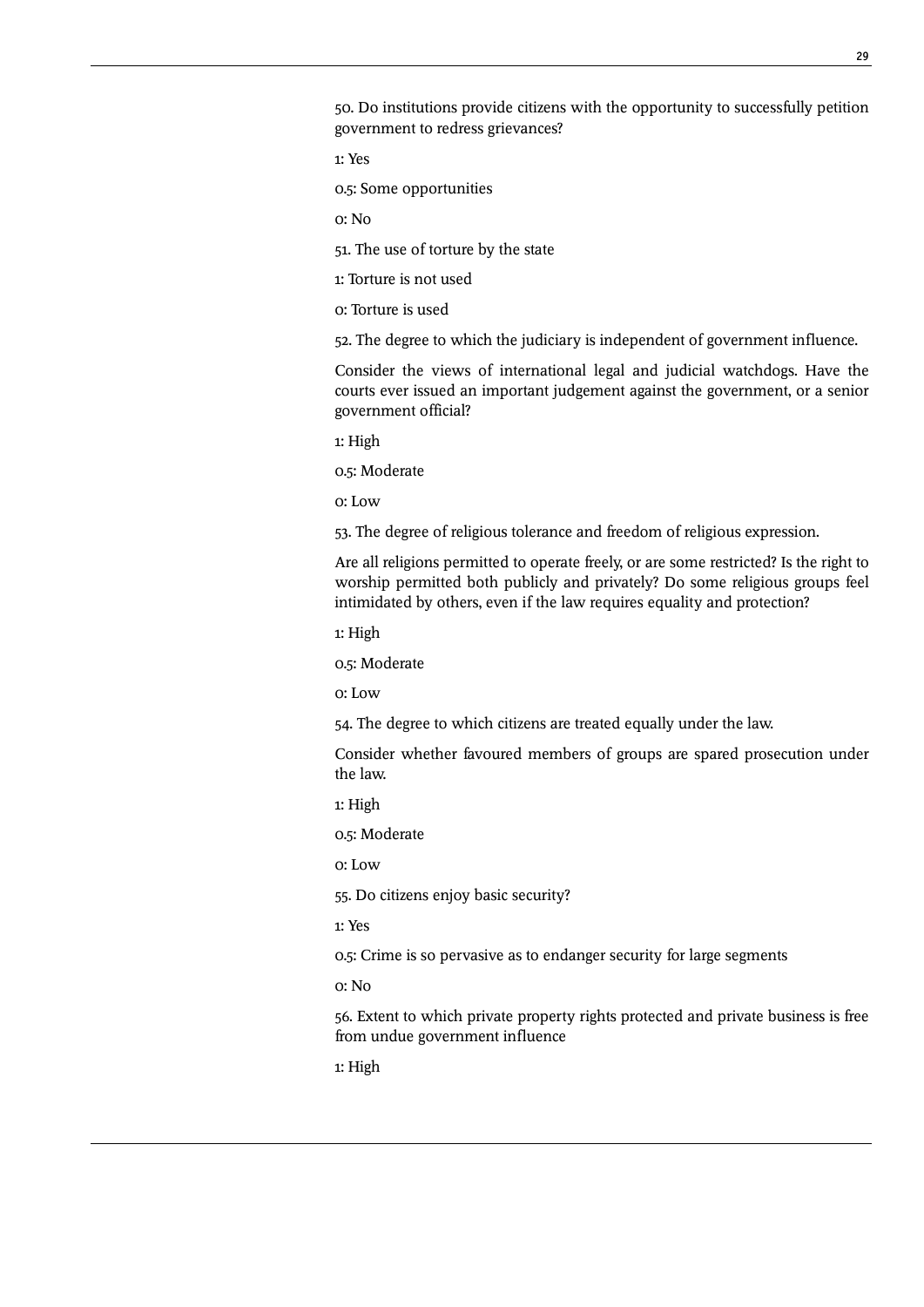0.5: Moderate

0: Low

57. Extent to which citizens enjoy personal freedoms

Consider gender equality, right to travel, choice of work and study.

1: High

0.5: Moderate

0: Low

58. Popular perceptions on human rights protection; proportion of the population that think that basic human rights are well-protected.

1: High

0.5: Moderate

0: Low

If available, from World Values Survey:

% of people who think that human rights are respected in their country

1 if more than 70%

0.5 if 50% to 70%

0 if less than 50%

59. There is no significant discrimination on the basis of people's race, colour or creed.

1: Yes

0.5: Yes, but some significant exceptions

0: No

60. Extent to which the government invokes new risks and threats as an excuse for curbing civil liberties

1: Low

0.5: Moderate

0: High

**References** Acemoglu, Daron, Simon Johnson, James A. Robinson, and Pierre Yared, (2005), "Income and Democracy", NBER Working Paper No. 11205, March.

> Coppedge, Michael, (2005), "Defining and measuring democracy", Working paper, International Political Science Association, April.

Dahl, Robert A, (1970), "Polyarchy", New Haven, Yale University Press.

Diamond, Larry, (2008), "The Democratic Rollback", Foreign Affairs, March-April.

Freedom House, various, www.freedomhouse.org.